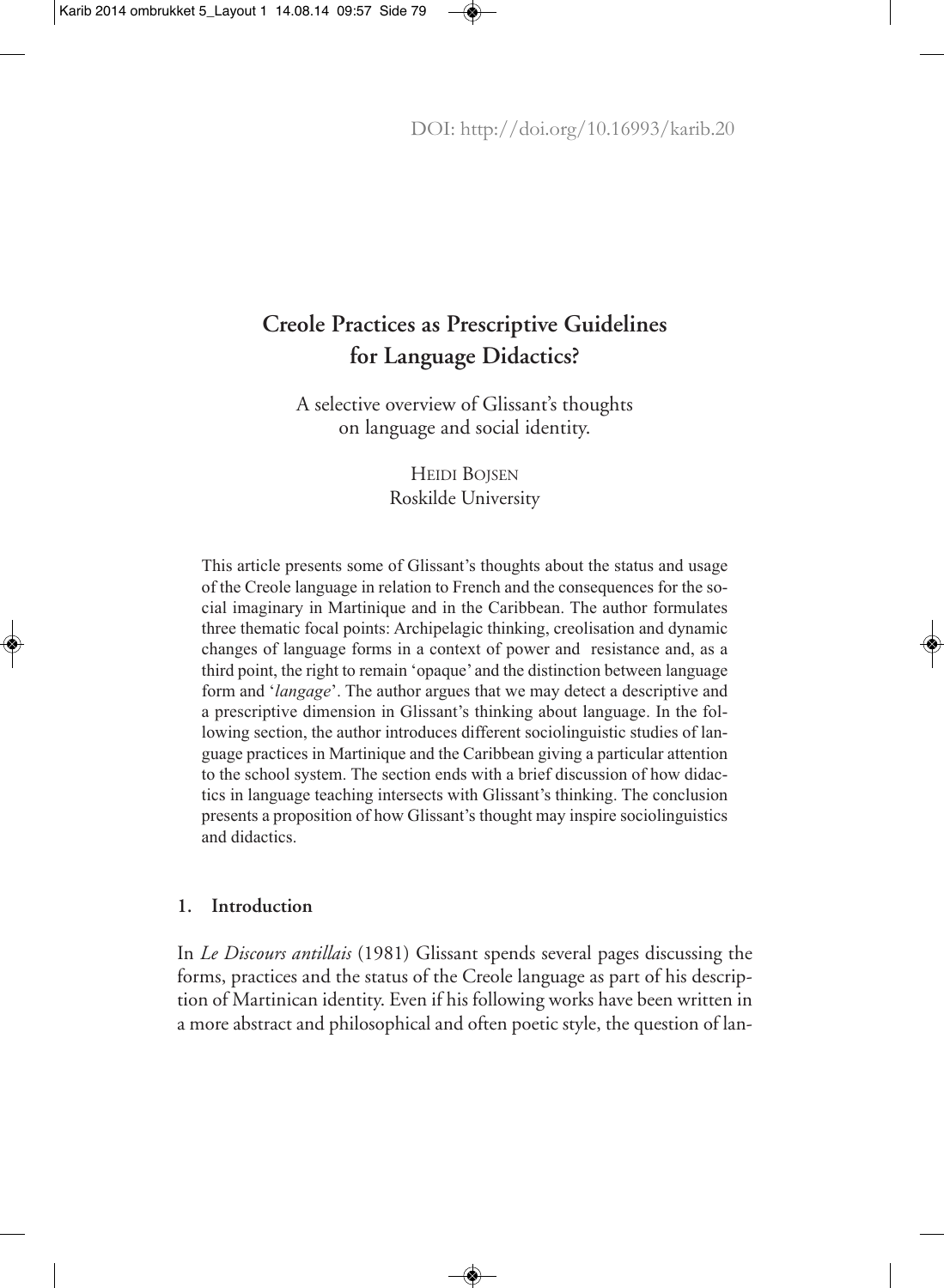guage is never absent as the practices of creole have inspired what he calls the archipelagic thinking as well as his conception of creolisation. Referring to different examples from his essays, I should like to draw attention to three ways in which Glissant's work has affinities with and may inspire sociolinguistic research on the practices of Creole language but also on multilingualism and teaching and learning of foreign languages. The three points I wish to underline are:

- Archipelagic thinking and the conception of language practice as transnational, relational, socially and emotionally structured and structuring – and unpredictable.
- The occurrence and importance of creative, dynamic and non-standardized language practices that will blend and draw on different language forms depending on different social and cultural contexts. Relations of power and resistance.
- The complexity of communication and reception with the distinction between language form (*langue*) and language as social practice (*langage*). The right to be *opaque* and other implications for the subjectivity processes occurring through language practices.

Following a section in which I will explain these three points in further detail, I will discuss how they may relate to parts of sociolinguistic research. Finally, I will argue that Glissant's thoughts – via this meeting with sociolinguistics – may inspire the debates that are taking place within the didactics of language acquisition.These debates will not, however, be laid out in detail as this would go beyond the scope of a single article.

# *1.1 Glissant and archipelagic thinking*

Glissant's notion of the archipelago is marked by his conception of the Caribbean Sea as an interconnection between the Caribbean islands and parts of the continents of the Americas. In a comparison with the Mediterranean, he argues that the different cultures and peoples that are geograph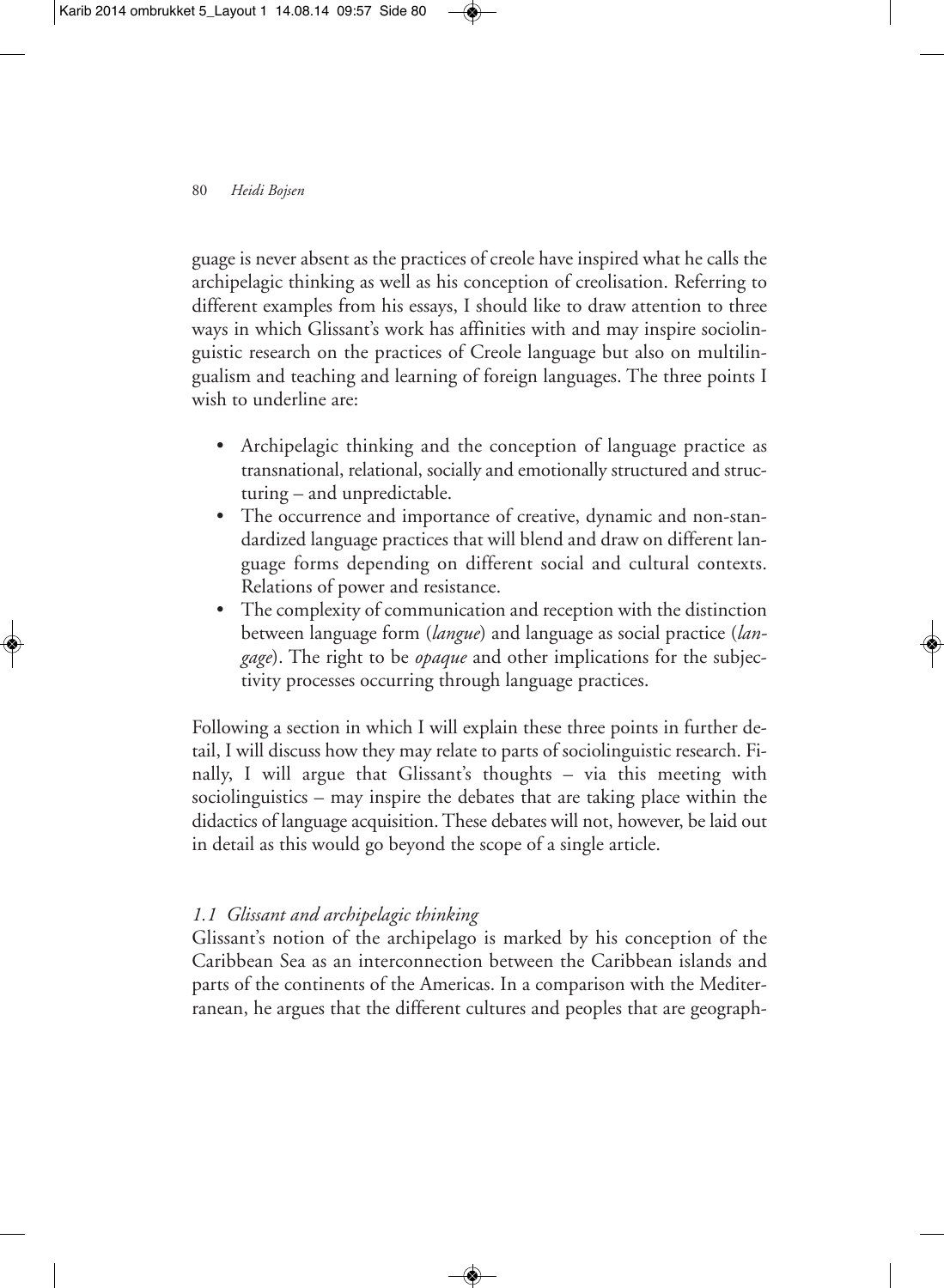ically situated around the latter have monotheistic religions in common.This sets a fixed and normative frame for understanding conflicts and internal migrations.

By contrast [to the Mediterranean], and in accordance with the same revolving movement of contacts and conflicts, the Caribbean Sea is the sea that "diffracts." Since 1492, it has been a preface to the continent (in the seventeenth century, it was sometimes known as the Sea of Peru), a place of passage, of transience rather than exclusion, an archipelago-like reality, which does not imply the intense entrenchment of a self-sufficient thinking of identity, often sectarian, but of relativity, the fabric of a great expanse, the relational complicity with the new earth and sea. It does not tend toward the One, but opens out onto diversity. (Glissant, "Creolization in the Making", 81)

This diversity, however, is marked by a violent history, that of the slave and plantation economy and the almost complete extinctions of all the native inhabitants of the Caribbean islands and the suppression of the native peoples of the continents. In the conclusion of the essay quoted above, Glissant underlines how the different groups of migrants to the Americas have had to create new cultures and lives.They had to make sense of their social practices within a conflict stricken structure of suppression and apartheid. With the exception of the powerful literate elite, this construction of a shared social imaginary was marked either by loss of or by traces of collective memories. Even so, Glissant argues, remarkable creative intellectual and artistic achievements have sprung out from the absence of a clear inherited social structure and from the fundamental quest for survival in the slave plantation economy and its aftermath.

In Glissant's conception, creolisation is first of all to be understood as inextricably linked to the emergence of the Creole languages born out of this history (ibid., 83).

But archipelagic thought is not merely a metaphor for the particularity of the Caribbean geography and peoples, the language and the transnational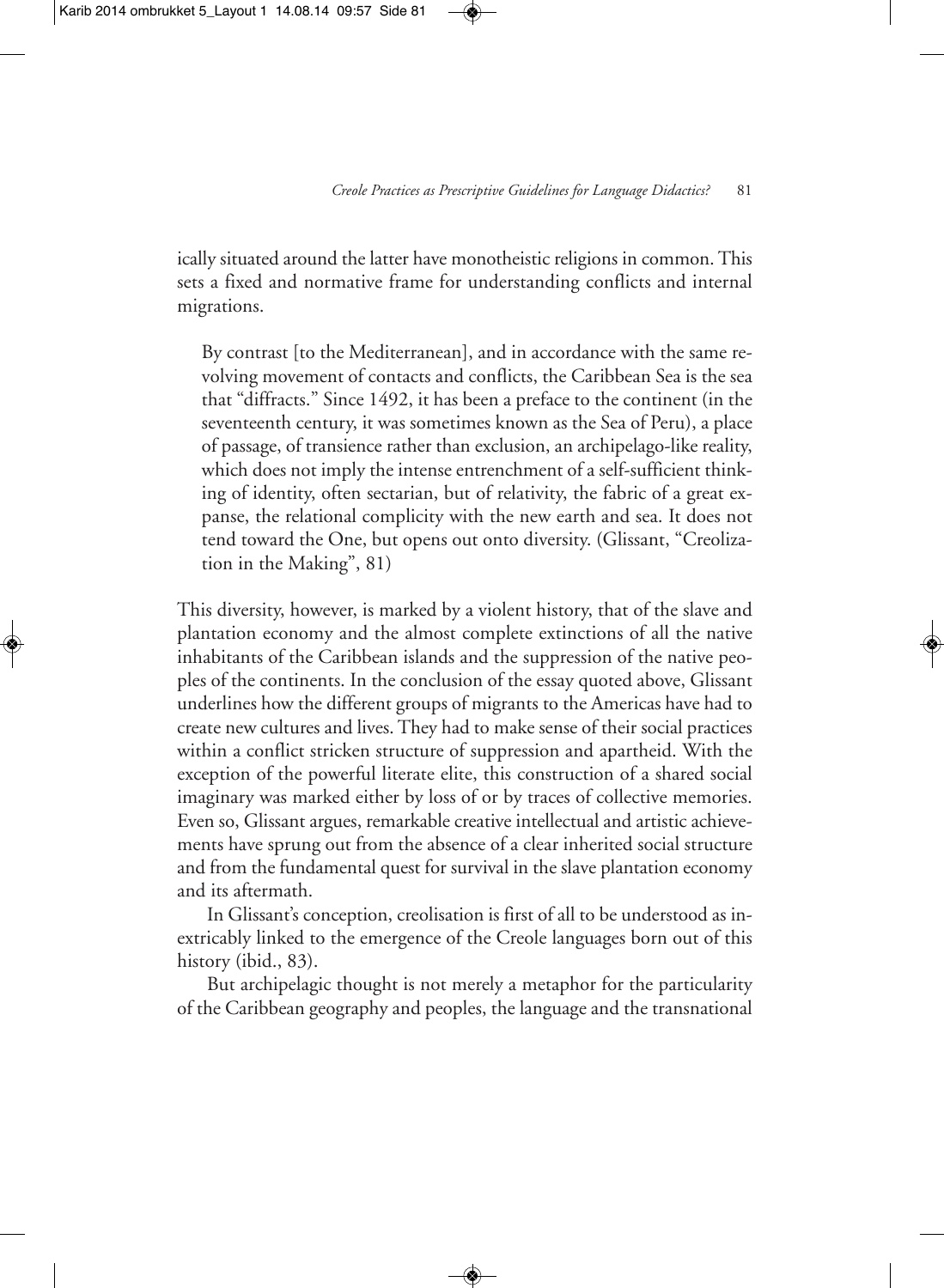### 82 *Heidi Bojsen*

and diffracted histories of the region in opposition to national histories of singular specific peoples. In *Traité du Tout-monde* (1996) as well as in Glissant's later work, it becomes a strategy of relating to other regions and languages of the world without entering into logics of hierarchical comparison. "Tout-Monde" refers to Glissant's conception of the world as a multitude of localities (*Lieux*) that are connected through processes of influence, inspiration, exchange, solidarity as well as domination, exploitation and resistance. While talking about strategic resistance in 1995, Glissant argues that archipelagic identity formation and creolisation have no political and economic power leverage as such. Still, it has spurred examples of other ways of thinking identity in relation to and solidarity with others. His examples in this context are political indeed: " It is not a coincidence that so many people in the West Indies dedicated themselves to the Other: for example, the Jamaican Marcus Garvey in the United States, or the Trinidadian Padmore in Ghana, or the Martinican Fanon in Algeria. Open and strong identity is also a strong solidarity." (Glissant, "Creolization in the Making", 87-88).

As stated elsewhere (Britton; Forsdick; Toumson), Glissant's philosophy remains based on political concerns even if he does not believe in any global political doctrine that may resolve the social injustices emanating from colonial slave history. In *Philosophie de la Relation* (2009), Glissant develops his ideas about how aesthetic creativity carries political leverage as it may influence people's ways of thinking about the world and their own locality in relation to the world. Resistance against colonial and post-colonial oppression, Glissant argues, appears also through an imaginary that does not predict or dictate how things should be: "L'imaginaire du monde ira tout autrement. L'imaginaire pressent, devine, trouve, il ne prévoit rien en termes de rapport, il n'accompagne ni l'avoir ni le savoir. Il ne conclut à rien. Il suppose en archipel » (109).

These points are laid out rather explicitly in *Philosophie de la Relation* and *Une Nouvelle Région du monde* (2006) and have been present all along in Glissant's work.

As argued by Charles Forsdick, Glissant's concepts and poetic style must be seen as related to his numerous contributions in political debates about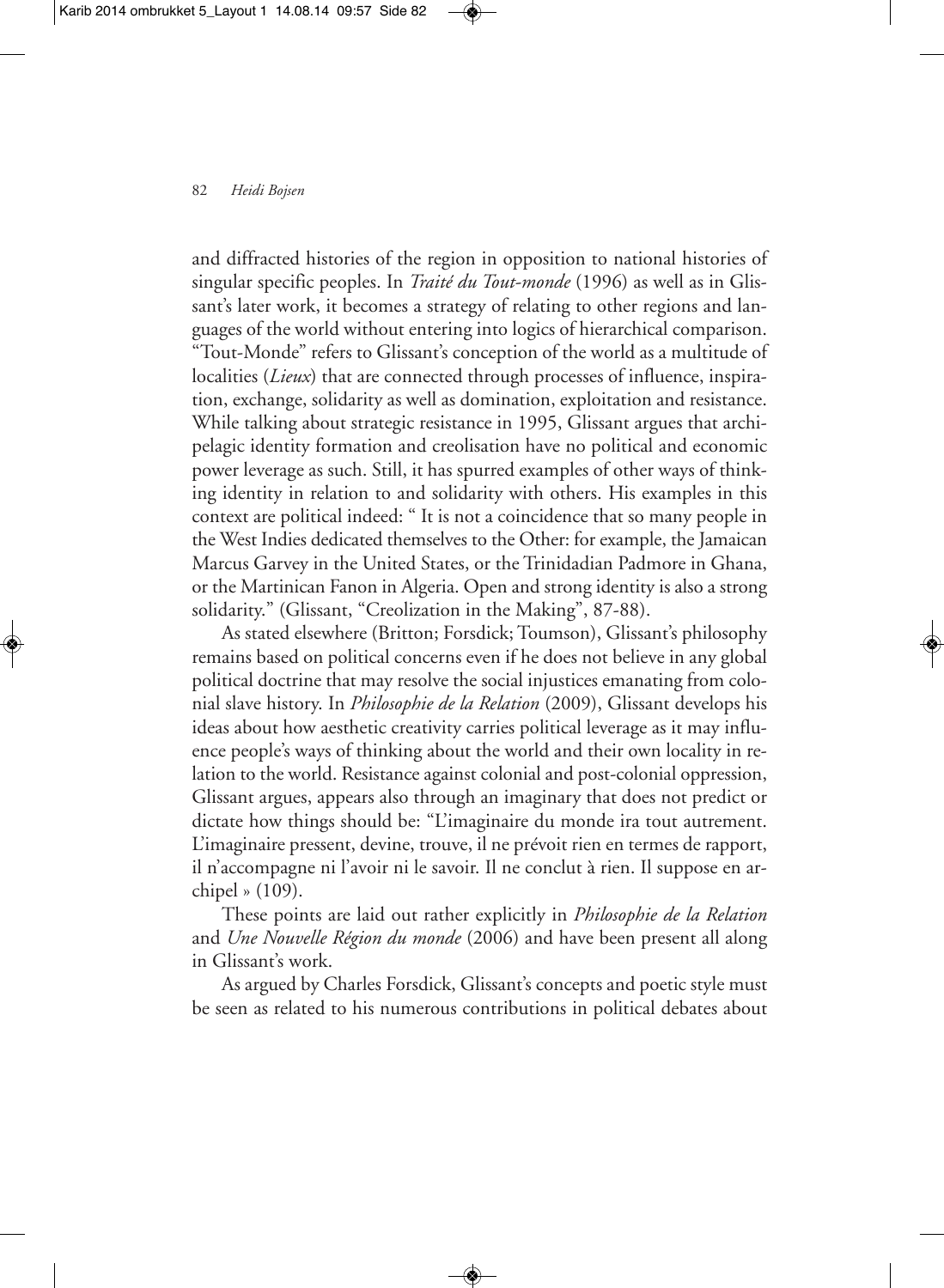the identity and status of the French overseas regions, territories and departments. Instead of accepting the notions available in French or other languages, his political intervention also, perhaps especially, occurs through his creative and innovative lexicon (Forsdick, 134).

As an example of this, we have seen how his conception "Relation" presents itself as both a dialogue with but also an original alternative to Western conceptions of history, geography and subjectivity as he inscribes the value of *errance* and exchanges between experiences situated in different localities as part of what these three concepts should mean. I have already laid these dimensions out with reference to Glissant's *Intention poétique* (1969) and other of his philosophical works (Bojsen 2008). The present article can be seen as an exploration of the didactic potential suggested in my earlier concluding remark:

Finalement, Glissant nous rappelle qu'aucun énoncé n'est innocent, la poétique a également une intention. Une proposition de l'intention poétique innée dans la géographie de l'errance serait le désir de se mettre en Relation avec l'autre sans prétendre pouvoir tout comprendre […]. Ce droit à l'opacité nous mènera au centre de la question : pourquoi voulonsnous connaître, comprendre, apprendre, nous mettre en Relation ? À chaque occasion où nous parlons du lien entre la terre, les hommes et les structurations sociales, nous devons nous interroger et expliciter notre *intention poétique.* (Bojsen, 47)

At a more concrete level, Forsdick's account from 2010 provides numerous examples of how Glissant combines his poetic intention – and vocabulary – with a political engagement, as in his signing of the "*Manifeste pour les 'produits' de haute nécessité*," along with eight other signatories in 2009, following the social unrest in Guadeloupe and Martinique. Picking up on arguments presented in *le Discours antillais*, Glissant is here practicing his philosophy of Relation by insisting on the necessity to bring different disciplinary parameters as well as different localities into a debate about what is ultimately a consequence of colonial practices and histories.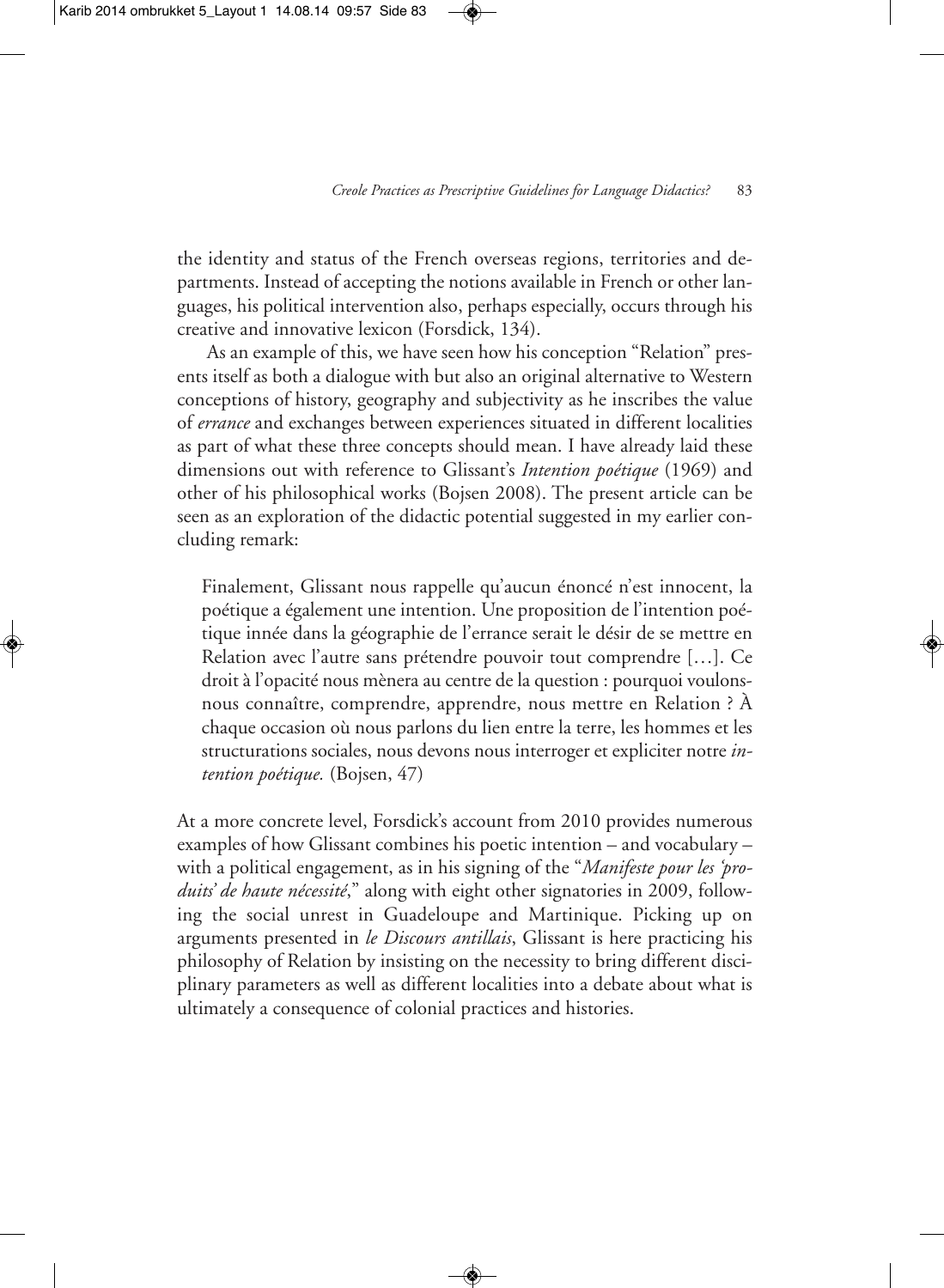### 84 *Heidi Bojsen*

In *Traité du Tout-Monde* (1996), Glissant describes how writers are situated not only locally and in relation to personal experience and ambition but are also sensitive to the diversity of the entire world, sensitive to…

[p]ar example, la connaissance ou désir des autres cultures et des autres civilisations, qui viennent compléter les nôtres. L'importance des techniques de l'oralité, qui font intrusion dans la pratique de l'écriture. La présence des langues du monde, qui infléchissent et changent la manière dont chacun utilise sa propre langue. Un magma de possibles pour l'artiste et pour l'écrivain, où il est exaltant et difficile de choisir la voie et de maintenir l'effort créateur. (174)

At this point, we may see that archipelagic thinking has a descriptive and prescriptive dimension. The descriptive aspect concerns Glissant's narration of Caribbean history of creolisation as marked by multilingualism, slave and plantation economy and the consequent domination, hierarchies and maneuvers of resistance including dynamic language and communication strategies. The prescriptive dimension occurs as he encourages us to conceive language, culture and identity as rhizomatic dynamic processes, situated and performed locally, yet constituting and constituted by, influencing and influenced by – in varying degrees and modes – practices and people elsewhere in the world. In addition, the prescriptive dimension includes warnings against the urge for transparency in our heuristic endeavors, against rigidifying conceptions that may function as epistemic violence.

This predilection for embracing newness and non-fixed definitions of language and cultural identity may also explain why Glissant sees creative writing and aesthetics as a privileged platform for political emancipation. But where does it come from? Why is creolisation so tied up with the perception of the creole language as a social practice in Glissant's philosophy?

*1.2 Resisting monolinguism – creole and creolized language practice* Creole as a Caribbean language form, with its numerous Francophone, His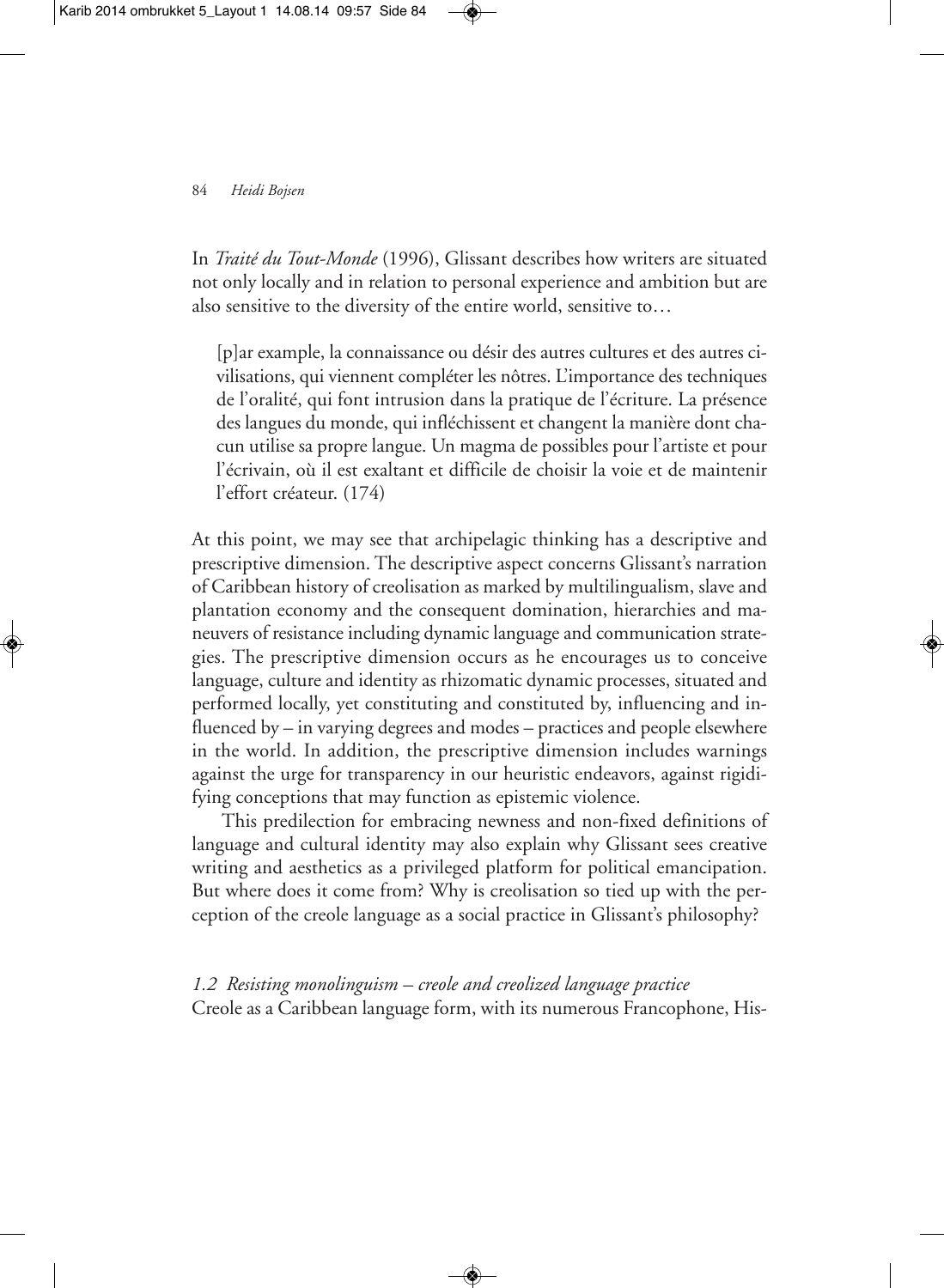panophone and Anglophone variations – not to forget the variations of West African inputs – is not the language of a nation or an established culture, and yet Glissant dares to establish some common conditions of its emergence and development as social practice. It is the language of the slave and plantation economy and as such, it is marked by forgetting, ambivalence and repression. Referring to the literature of Faulkner and Saint-John Perse as well as local folk tales and songs in Creole, Glissant names ambiguity and detour as two discursive characteristics that appeared as strategies of survival in a context where empathy and contact between different groups of people were taboo and regulated by an extreme regime of violence (Glissant, *Discours antillais*, "Creolization in the Making").

What we have here is a form of literature that strives to express that which it is forbidden to designate, and finds, against this organic censoring, risky ways every time. The oral literature of the plantations, as a result, is akin to other subsistence – that is, survival-techniques set up by the slaves and their immediate descendants. The perpetual need to get around the rule of silence creates a literature that is not naturally continuous, but that bursts forth in fragments.

[…]

Although that is a general phenomenon throughout the system, in creolophone areas it is more obvious and easier to see. The reason is that, in addition to this necessity for circumvention, creole language contributes another, internal, necessity: that is, the obligation to remake oneself every time on the basis of a series of forgettings. Forgetting, that is to say, integration, of what the language is based upon: the multitude of African languages, on the one hand, and of European languages, on the other – the nostalgia for what is left of the Caribs. The linguistic development of creolisation has proceeded through the settling of these layered contributions, and the resulting synthesis has never been fixed in its terms, despite having asserted the durability of its structures from the beginning. In other words, the Creole language has never professed to be an authoritative edict, that one could use as a basis for tracking down a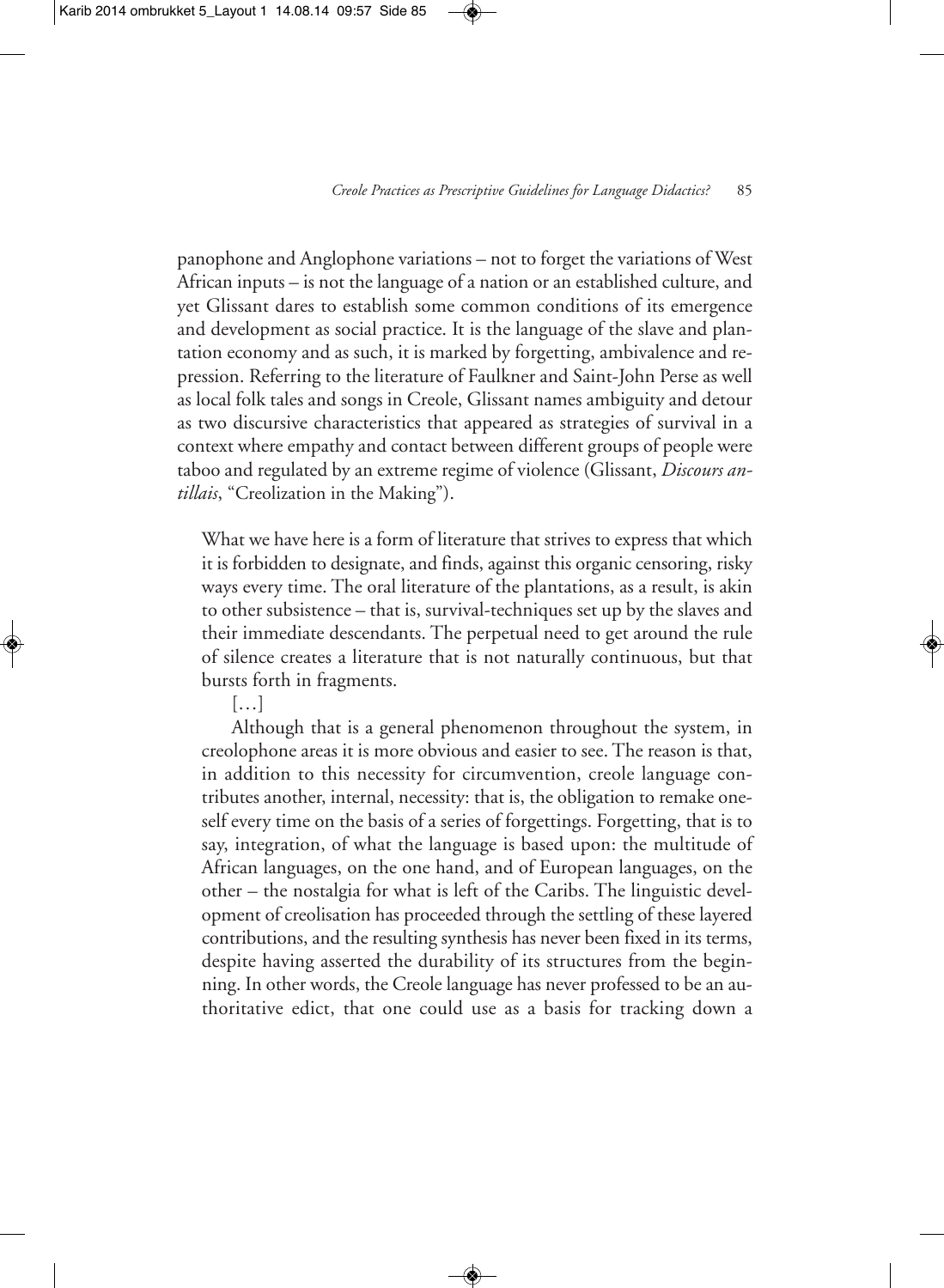#### 86 *Heidi Bojsen*

linguistic development, where another text comes to perfect the previous one, and so forth. (Glissant, "Creolization in the Making", 86)

The experienced necessity to forget and make detours, the absence of an explicit institutionalized fixing of the language form and practice are also central parts of archipelagic thinking. While geography and slavery-based economic structures are similar or at least comparable across the Caribbean space and the Americas, the responses and strategies of survival are dynamic and locally situated. Glissant is anticipating later theories of glocality and also emphasizing that the rhizome is not "rootless", but has multiple roots and is constantly evolving its network.

In *Le Discours Antillais*, Glissant has given numerous examples of how Martinican language practices of Creole occur as part of what he calls a "forced poetics" – both because of the history of the language practices, but also because of the power relation and hierarchy between French and Creole. The different uses of the languages are still part of the matrix of social and economic identity markers (402-403). Despite differences in their methodological approaches, the sociolinguististic studies consulted for this article still attest to this observation.

*Créole fonctionnel, souvent rituel. (Dans le rapport au Commandeur, au Géreur, etc.)*

*Créole comme réticence. (Par habitude de simuler l'incompréhension de l'édit.)*

*Créole « standard ». (Créole des békés, le plus « normal ».)*

*Créole comme paravent. (La phrase précipitée, mangée, au-devant du sens.)*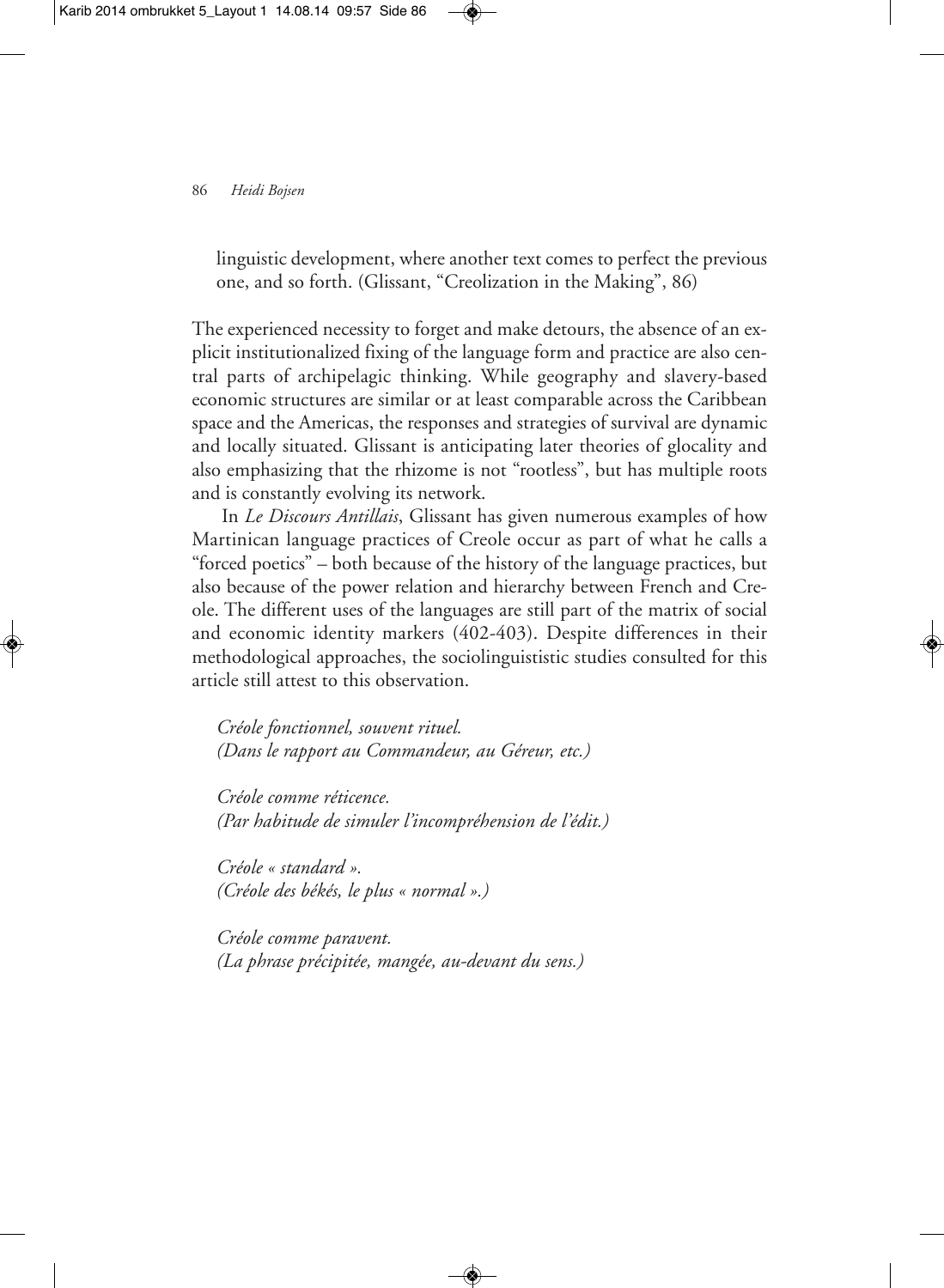*Créole comme ornement. (La francisation, dans le rapport aux supérieurs sociaux.)*

*Créole équivoque. (Par volonté de révéler et de cacher tour à tour des significations, dans et derrière l'imagé.)*

*Créole scandale. (Langue de l'auto-agression et du détour.)*

(Glissant, *Discours antillais,* 399-400 (Italics in the original))

In this quote, and in *Le Discours antillais* in general, Glissant is very much in the 'descriptive mode'. But through his later works in which he develops his own philosophical and aesthetic style, he will use this experience of social hierarchies, trauma and resistance in order to argue for the potential emancipation through multilingualism. He also brings the question of linguistic domination and resistance out beyond the boundaries of the Caribbean:

J'écris désormais en présence de toutes les langues du monde, dans la nostalgie poignante de leur devenir menacé. Je conçois qu'il est vain d'essayer d'en connaître le plus grand nombre possible ; le multilingualisme n'est pas quantitatif. C'est un des modes de l'imaginaire. Dans la langue qui me sert à exprimer, et quand même je ne me réclamerais que d'elle seule, je n'écris plus de manière monolingue. (Glissant, *Traité du Toutmonde*, 26)

His idea about multilingualism appears to be a continuation of the everchanging dynamics of creolisation. Yet, with regards to the variations of the English language as it becomes a global lingua franca, we find a warning against "la simplification, qui facilite les échanges, les denatures aussitôt" (27). Is Glissant falling into the epistemic tradition of defending standard-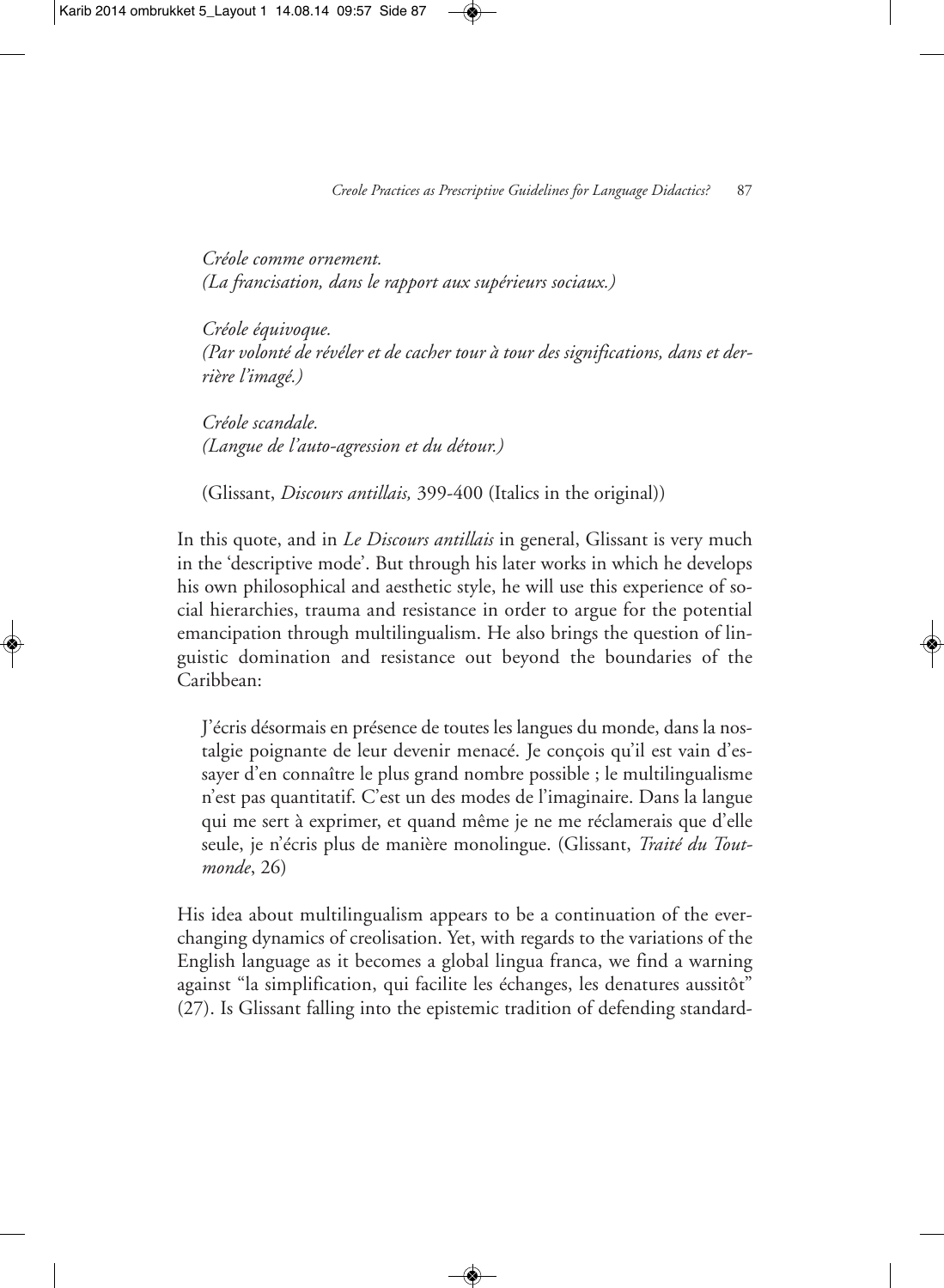### 88 *Heidi Bojsen*

ized norms of language practices against contamination and experimentation? Critical Glissant readers would probably think so while more sympathetic readers would argue that his warning goes against the instauration of universals, against promoting *only* abstract relation without carrying concrete reference points with local specificities into the relation. In the same paragraph he deplores the possible loss of Australian, Canadian and America particularities in a global and simplified English.

Returning to our focal point, i.e. Creole and French, the different strategic uses of the languages are interesting because they challenge the criteria used by sociolinguists to describe the various uses of Creole. This I will return to later.

In addition, these strategies, paired with the suggested intentions and social hierarchies, that appear in the parenthesis inserted by Glissant, may resonate with some of the language practices that we detect among communities of migrants and marginalized youths around the world when they have difficulties acquiring the language forms that give access to social and economic success or the *langages* accepted and knowable to socially and economically dominant groups. It is quite striking how many of the strategies mentioned above are in fact defense strategies that emphatically do not aim at a clear and transparent communication and understanding. On the contrary, they convey intentions of hiding meaning, circumventing meaning, opposing communication or self-aggression. What is going on here?

I will try to answer this in two ways. First by concluding this section on Glissant's thought by discussing Glissant's argument in favor of the right to remain "opaque" or unknowable. Next by presenting a brief account of sociolinguist studies of the Creole languages in the Caribbean.

# **2. The complexity of communication and the right to remain 'unknowable'**

Glissant's defense of the right to be unknowable is a cornerstone in his contribution to ongoing debates about transcultural communication. It is par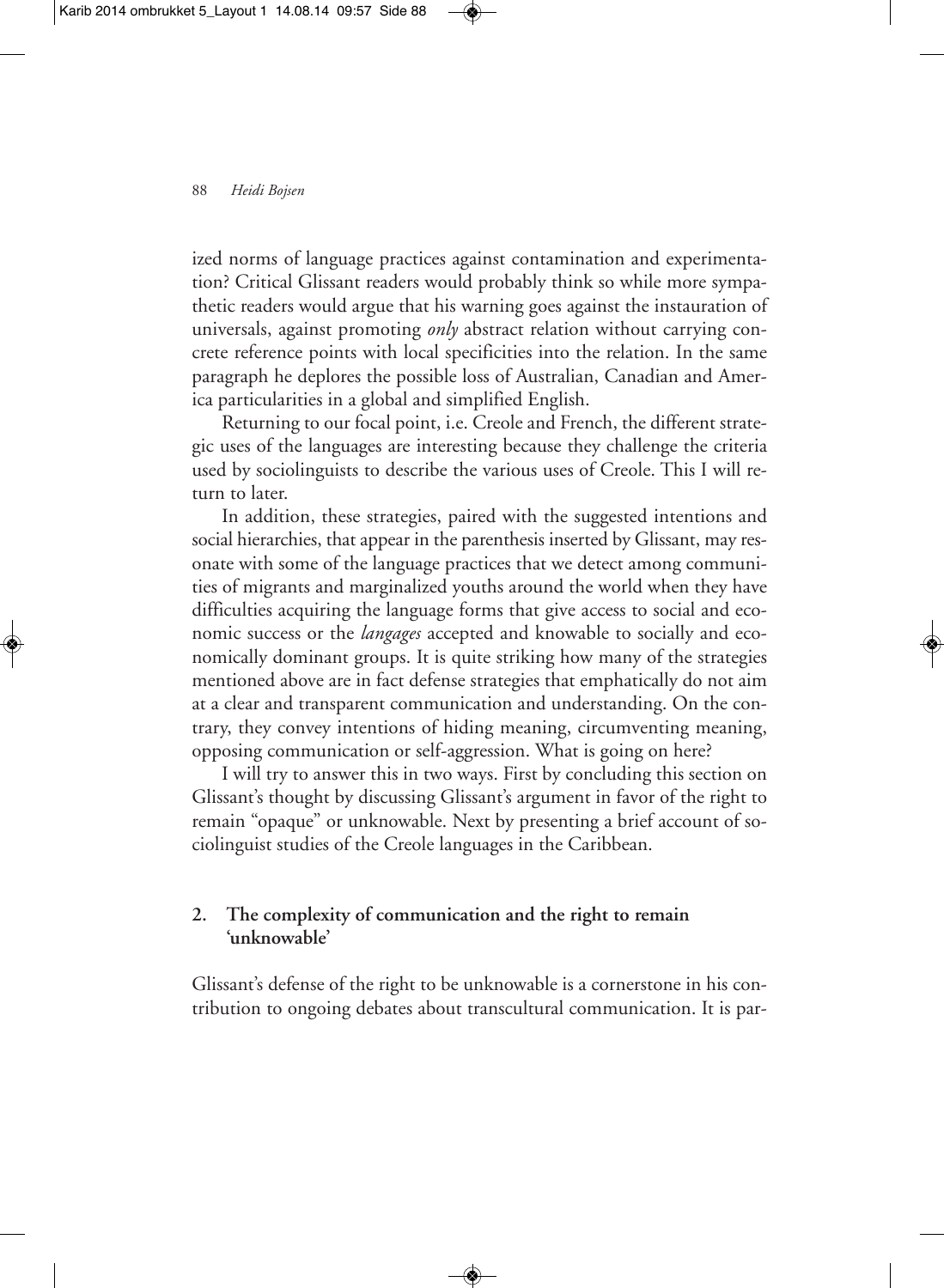ticularly crucial at a time when assessment and written documentation systems are more and more prevalent in various contexts of subjectivation. In *Traité du Tout-monde*, Glissant mentions the Martinican saying "Un nègre est un siècle".The phrase does not intend to suggest that a "*nègre*" will go on for a century or will hold grudges. Rather, the saying suggests that he is "impénétrable et qu'on ne peut en voir le bout" (112).

This saying, used by different social groups, refers to a lived physical and emotional condition in which the subject preserves itself through opaqueness. But it also suggests that "*le nègre*" may be unknowable and unfathomable to himself, a condition that Glissant discusses as the loss of collective memory of the past. This loss generates an intuitive reconstitution of identity through traces of meaning, language and memory as we have described in the section on archipelagic thinking.

The right to opaqueness is ambivalent. On the one hand, it holds a potential means of resistance against the epistemic and authoritarian gaze of the other. It can constitute an emancipating free space to construct your identity as you go along in time and place. Yet, on the other hand, if opaqueness means that you are also unknowable to yourself and others, it may subject you to an existentially precarious position and make collective political efforts difficult.

As we have seen before, Glissant then moves from a descriptive approach to a prescriptive message: The right to opaqueness is equally a call for humility and for the renouncement of transparency – also in situations when you are *producing* meaning and not only *objectified* by meaning. Glissant's reflections on language and plurilingualism are tied up with his efforts as a writer and the common-sense observation that all writing is a sort of translation of thoughts, emotions, ideas and spoken words interpreted and translated into prose by the writer. In the Caribbean – but also in many other parts of the world – many language forms and variations are inserted in this creative process.

*La traduction est comme un art de la fugue, c'est-à-dire, si bellement, un renoncement qui accomplit.* […]. *Il faut consentir à cet échappement, et ce re-*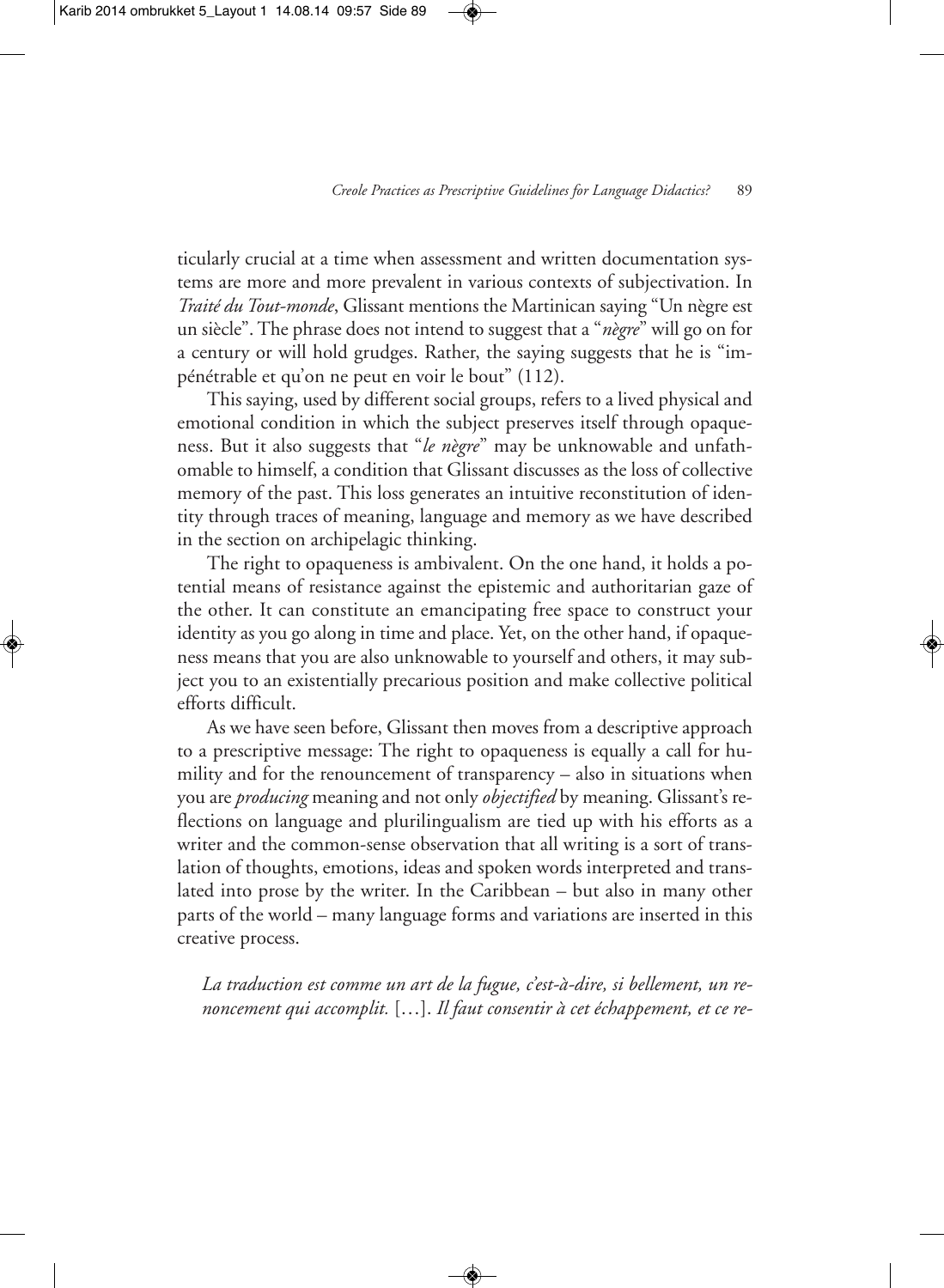*noncement est la part de soi qu'en toute poétique on abandonne à l'autre.*

*L'art de traduire nous apprend la pensée de l'esquive, la pratique de la trace qui, contre les pensées de système, nous indique l'incertain, le menacé, lesquels convergent et nous renforcent. Oui, la traduction, art de l'approche et de l'effleurement, est une fréquentation de la trace.[…]*

*Traduire ne revient pas à réduire à une transparence, ni bien entendu à conjoindre deux systèmes de transparence.* (Ibid. 28-29)

Glissant is talking about writers and, at times, specifically about poets. Poets may use language forms such as French, but they also create a *langage*, a certain practice of the chosen language form. *Langage* as a concept is often subject to interesting debates in French academia. I do not intend to go into details here but Glissant's use of the term complies well with the Saussurian use of the concept in which *langage* denotes the general practice of one or more languages by a social collectivity. The term thus includes *langue*, understood as actual language form and arbitrary system, as well as *parole*, the speech act. In addition, Glissant's use of the word may also comply with Benveniste's definition in which *langage* includes, not only the manifest and non-verbal occurrence of semiotic systems, but also the *capacity* to produce meaning (Kyheng). 1

According to Glissant, a poet is implicitly telling his reader in the very first lines: "Je te parle dans ta langue, et c'est dans mon langage que je t'entends" (*Traité du Tout-monde*, 122).

Indeed, the question of constituting oneself and others through the use of language forms and *langage* are concerns that mark Glissant's understanding of both concepts. He criticizes monolingualism and argues in favor of non-hierarch receptions of multilingualism. Here he uses the metaphor of the archipelago again in order to suggest how different language forms and *langages* may interact and influence each other. And he reminds us that despite this process, language forms and *langages* also remain connected to localities (specific social places and practices) – for longer or shorter periods of time.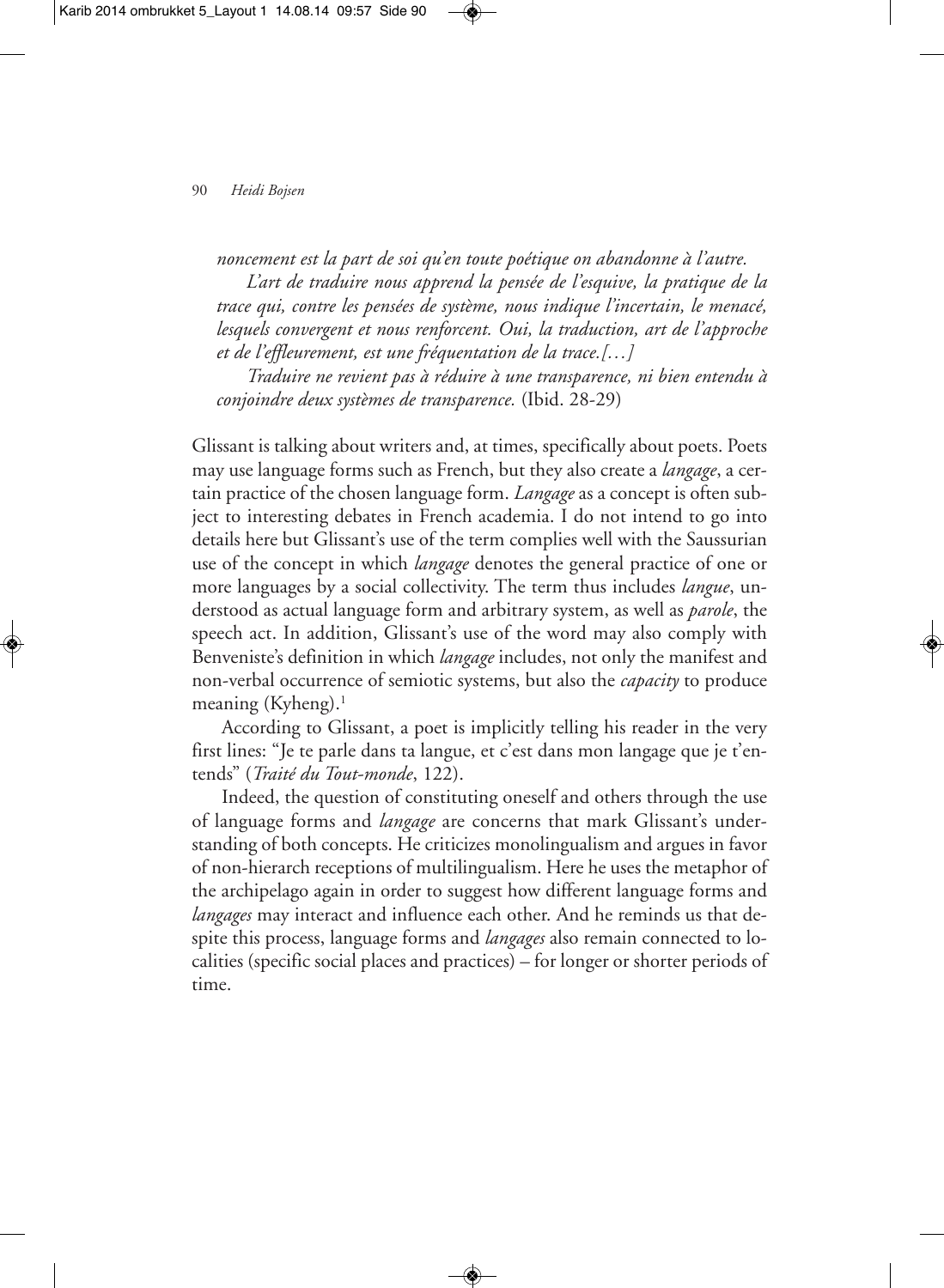Par-delà ces langues, l'imaginaire (ou les imaginaires) des humanités pourrait inspirer des langages, ou des archipels de langages, qui équivaudraient à l'infinie variance de nos relations. La langue, c'est le creuset toujours bouleversé de mon unité. Le langage, ce serait le champ ouvert de ma Relation. (Ibid. 112)

Informed and inspired by Creole language practices and their strategies of resistance through opaqueness, Glissant theorizes an approach that will transform this resistance into a matrix of social and semiotic creativity. The consequence might be that the uses of either the French or Creole language forms do not necessarily mean that you are fixed in distinct social positionings if you are able to activate your *langage* and invent new relational positionings, a so-called multilingual imaginary.

This outline that I have tried to sketch of Glissant's thought, – firstly, archipelagic thinking as inspired by Caribbean histories of creolisation, and secondly, the particularities of the Creole language and its language forms is sustained by several accounts from sociolinguistics working on Creole languages. This I will try to show in the following section. These studies often deal with the meeting between Creole and French in the school system.They naturally deal with how we teach languages in educational systems and as a result, they have to take account of some of the sociolinguistic subjectivity processes and historical contexts that have marked Glissant's thought.

*2.1 Sociolinguistic perceptions of the emergence of Creole as language form – and* langage*?*

Speaking of the Francophone Creole, Glissant depicts a history of a language that is neither 'dialect', nor a variation of a standardized language norm, nor a 'pidgin', but a language that draws on linguistic structures and vocabulary from the West African languages and the languages of sailors from England

<sup>&</sup>lt;sup>1</sup> Kyheng's article provides a well referenced account of how *langage* has been defined, used and discussed in French academia.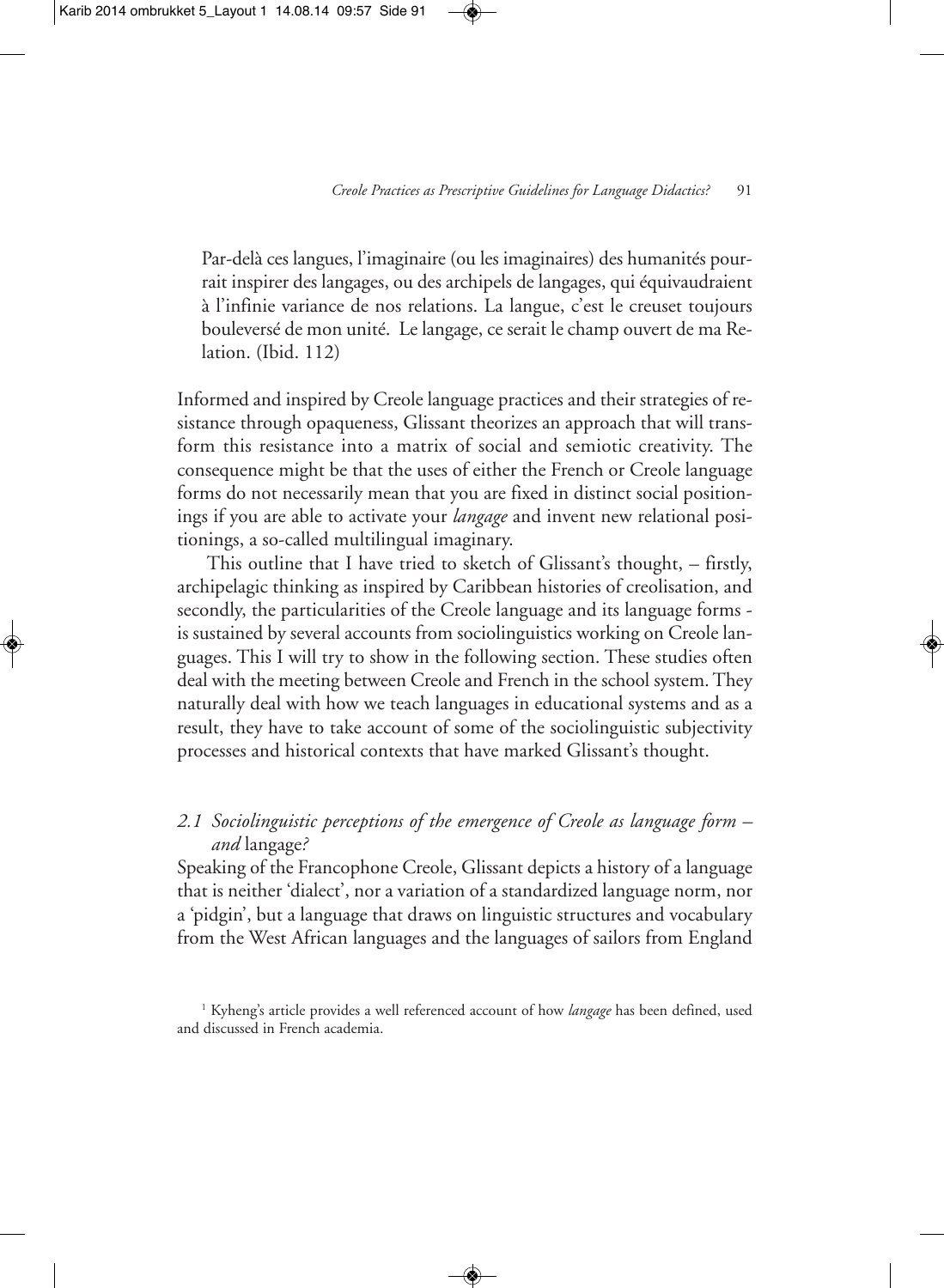and Normandy. Glissant emphasizes that when he uses the terms 'dialect' and 'pidgin', it is without intending any socially derogatory qualification.

He may be making a subtle reference to the works of Robert Chaudenson and other scholars whose work has established that Creole in the Francophone Caribbean is just as much a language as any other even though it belongs to a group of languages that has emerged from a colonial slave plantation context. The initial resistance against qualifying Creole as a language and not 'merely' pidgin or dialect was due to a resistance against the idea that the slaves should have produced a language form that could be acknowledged linguistically as comparable with the language of the masters. And against the idea that the slave communities could have produced a proper language practice that would not be immediately transparent to the slave owners (Hazaël-Massieux). 2

Sociolinguistically, it is debatable whether Ferguson's definition of diglossia is adequate when we wish to describe the relation between Creole and French.This skepticism is also relevant when we look at the period up till the 1980s when Creole was openly rejected or prohibited in public discourse and considered to be an identity marker of low social status. Still, all Martinicans born in the island, including the Békés, have continued to speak Creole and it has been used in advertisements and music. As such, it has remained a vital part of Martinican identity and of the painful racialised colonial histories shared to various extents by different social groups.

Bernabé and Confiant accept the notion of diglossia. Still, they are aware of the discontinuity and complex overlaps between the basilect of Creole and a 'frenchified' (*francisé)* Creole on the one hand and, on the other hand, a normative French and creolized French (212-213).

Glissant's portrayal of the strategic use of Creole may give us some indications of practices that confirm this distinction, but also others where an *énoncé* may situate itself ambiguously between these two categories creating an uncertainty of whether the utterance is intended as creolized French or 'frenchified' Creole*.* In addition, normative French speech acts in Martinique is also likely to be different than those in continental France. As speech acts in French in the Caribbean are emblems of social prestige, they are often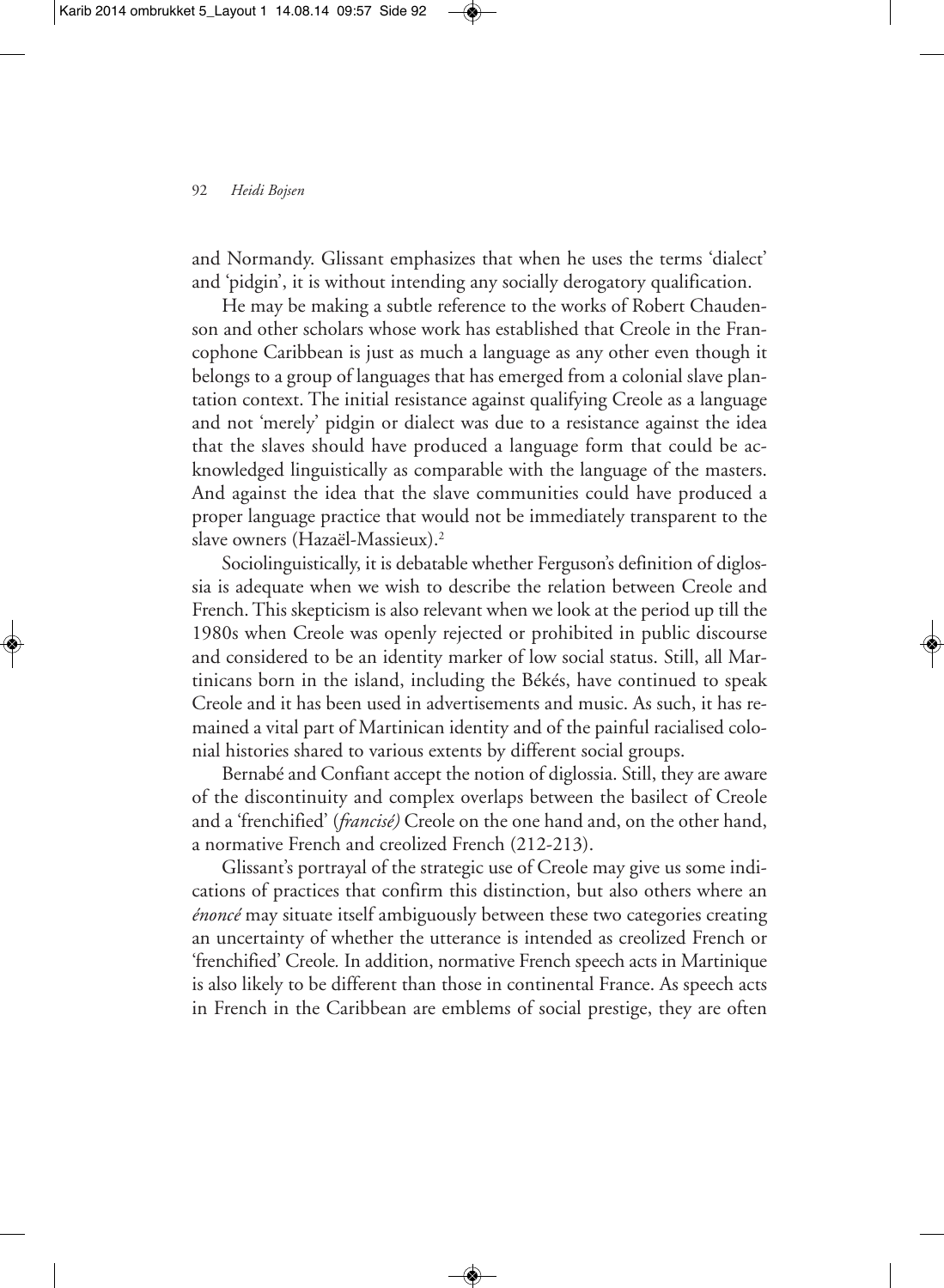marked by a hyperperfectionist style that will fetich written prosody more than orality (Bernabé & Confiant, 215).

Gélinas' thesis provides us with numerous accounts of these observations, described in other sociological accounts or her own data. In some instances, these accounts seem to convey examples of code switching, on others, changes of register (many interlocutors claim that Creole is used in situations of intimacy and familiarity though not as part of amorous or sexual seduction). In other instances again, the language practice could more accurately be described as a process of creolisation, as a dynamic archipelagic identity practice because the blending of the two languages will change in time and place even within a neighborhood or a family.

Today, French is necessary in order to communicate with public administration and to achieve social and economic prestige. Yet mastering Creole is also necessary in order to interact socially at other levels of Martinican society, particularly if one wishes to understand and interact in cultural and social processes of Martinican everyday life (Gélinas, 97). Does this mean, then, that the status of Creole as an 'inferior' language form has completely vanished from the social imaginary?

An indication of the social language hierarchy can be detected by some figures published in 1999 as part of one of the rare scientifically documented studies on the social practices of the Metropolitans (French residents from continental France) residing in the French Caribbean. Surveys and interviews (carried out in the late 1990s) suggested that 86,6% of the Metropolitans felt 'integrated', yet 80% did not speak Creole and only about 43% understood a little Creole even after 10 ten years in the language area (Eustache cited in Gélinas, 82).

The fact that an exogenous professional and linguistic elite can function in the Caribbean without engaging actively in the local language has stirred up debates and conflicts. It designates an important social segregation along dividing lines of language and educational backgrounds. In 2004, numerous politically engaged Martinicans presented an overt protestation in the media

<sup>&</sup>lt;sup>2</sup> These points are also underscored by Véronique, ("Créolisations et creoles").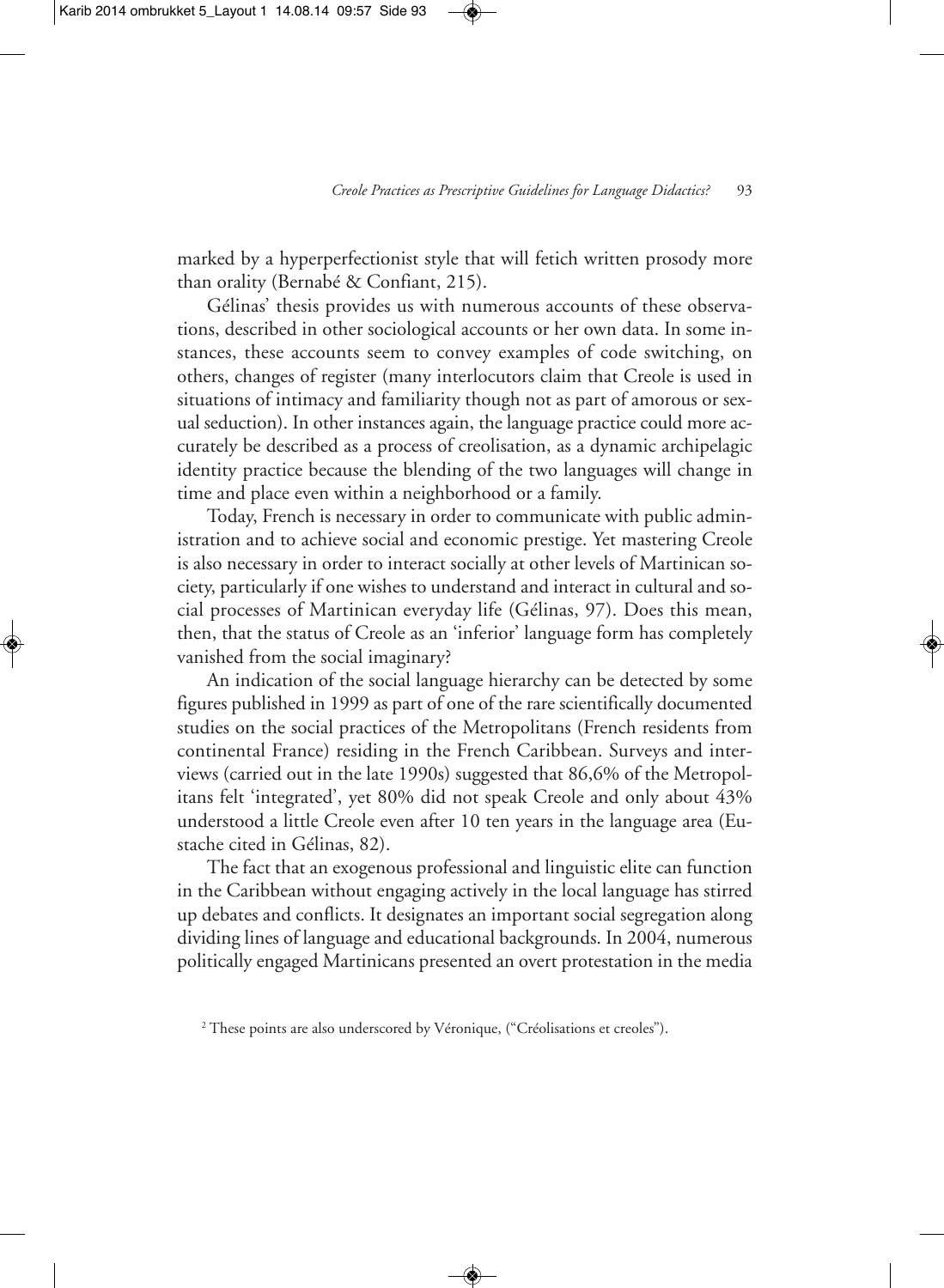#### 94 *Heidi Bojsen*

against the high number of metropolitan teachers in Martinique. The tone and arguments were harsh and often referred back to colonial history and slavery. 3

Eustache's study suggests that most Metropolitans are in the Caribbean for professional reasons. As for teachers, Gélinas reminds us of the French point system for school teachers which requires them to teach a number of years in specific schools such as in socially precarious suburbs or overseas territories and departments (82-83). This means that many of the metropolitan teachers may not really want to teach where they are assigned to do so, a situation that undoubtedly affects their engagement and perhaps their willingness / ability to learn Creole.

However, some responses suggest that another reason not to learn Creole could be the fact that local Martinicans might perceive it as an insinuation that their French is not very good and thus as an insult. Or, the Metropolitan would be taken for a Béké, and thus suffer from other social tensions because the Békés are at times accused of keeping to themselves and not engaging properly with social and political concerns of the local communities (Gélinas). 4

### *2.2. The presence or elimination of Creole in the educational system.*

The debate about the linguistic status of Creole has always been a sensitive issue. In the Caribbean as well as in continental France the educational system has historically endorsed an ideology in which the French of the Parisian region is the only proper language practice and all other language forms and variations within France and its overseas territories are less sophisticated. At best they could be exotic and testimonies of certain folklores, but as a rule, they were considered to be unable to convey the rigorous and sophisticated representation of meaning that only French – as taught by *l'Éducation Nationale* – could convey.

It was forbidden to speak Creole in public schools until 1982 (Bernabé & Confiant) and many parents, conscious of the fact that fluency in French is necessary in order to achieve social and economic success, prefer to speak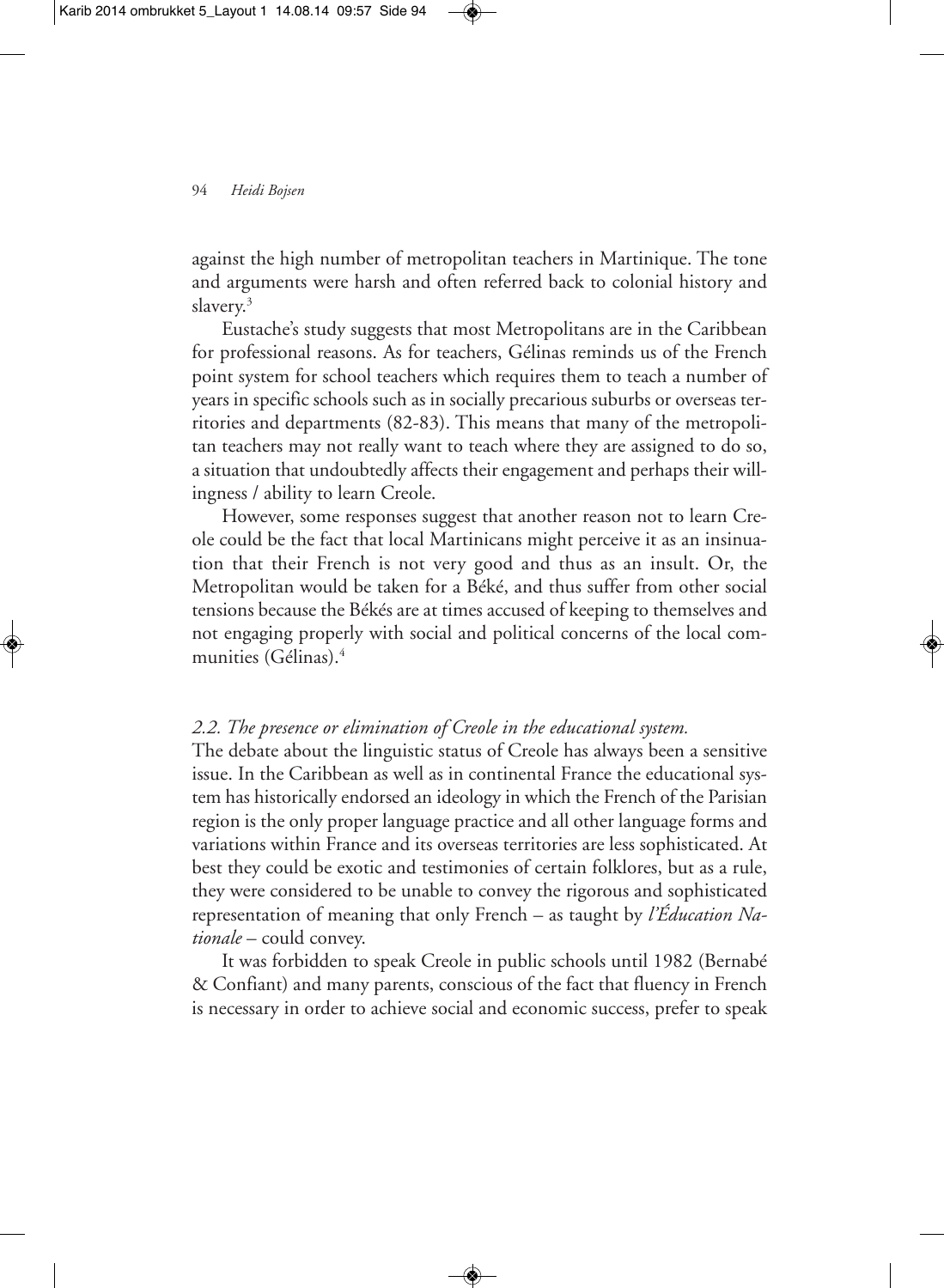French with their children. Earlier studies suggest that parents might even punish their children if they spoke Creole. Practices vary from one place to another, but a general tendency seems to be that in low income households, Creole is often spoken more freely than in homes of the middle class.

The debates about the status of Creole, including its insertion as a school subject following the efforts of the Research group GEREC of the *Université des Antilles et de la Guyane*, have changed this situation somewhat (Bernabé & Confiant; Gélinas).

How has this affected the social status of Creole and the pedagogical and didactic approach to the teaching of French – and Créole? According to Bernabé and Confiant, the didactic approach is changing from an approach that would teach French as a foreign language (FFL) to a didactics that will teach French as a Second language (FSL).

But the notion of a 'second language' is again born out of an institutional monolingual thinking that presumes that languages are learnt one at a time, one after the other. Sociolinguist studies carried out since the 1990s suggest that the first language of most Martinicans is not Creole, but both Creole *and* French used interchangeably often within the same sentence (Genelot, Negro and Pelasges; March 1996: 211, quoted in Gélinas 99). Bernabé and Confiant readily admit that the didactics of teaching FSL in the DOM schools need to be translated into the specific context of how Creole – and French – are practiced in the areas and they hope that the research of GEREC may be helpful in the process (2002). In their introduction to *Du plurilinguisme à l'école* (2008), Prudent, Tupin and Wharton equally express certain reservations with regards to the didactics of French as a foreign or second language*.* What might be needed is a didactics of plurilingualism.

The notion of code switching is not unknown to the teachers in the French Caribbean and at times, it is endorsed as part of the pedagogical tool box. However, some studies suggest that the notion of code switching still conveys an idea of two or more distinct and fixed language forms that the

<sup>&</sup>lt;sup>3</sup> See the documentation provided in the form of newspaper clips by Gélinas.

<sup>&</sup>lt;sup>4</sup> It is not clear from Gélinas' data whether these are representative or isolated opinions among the Martinican population.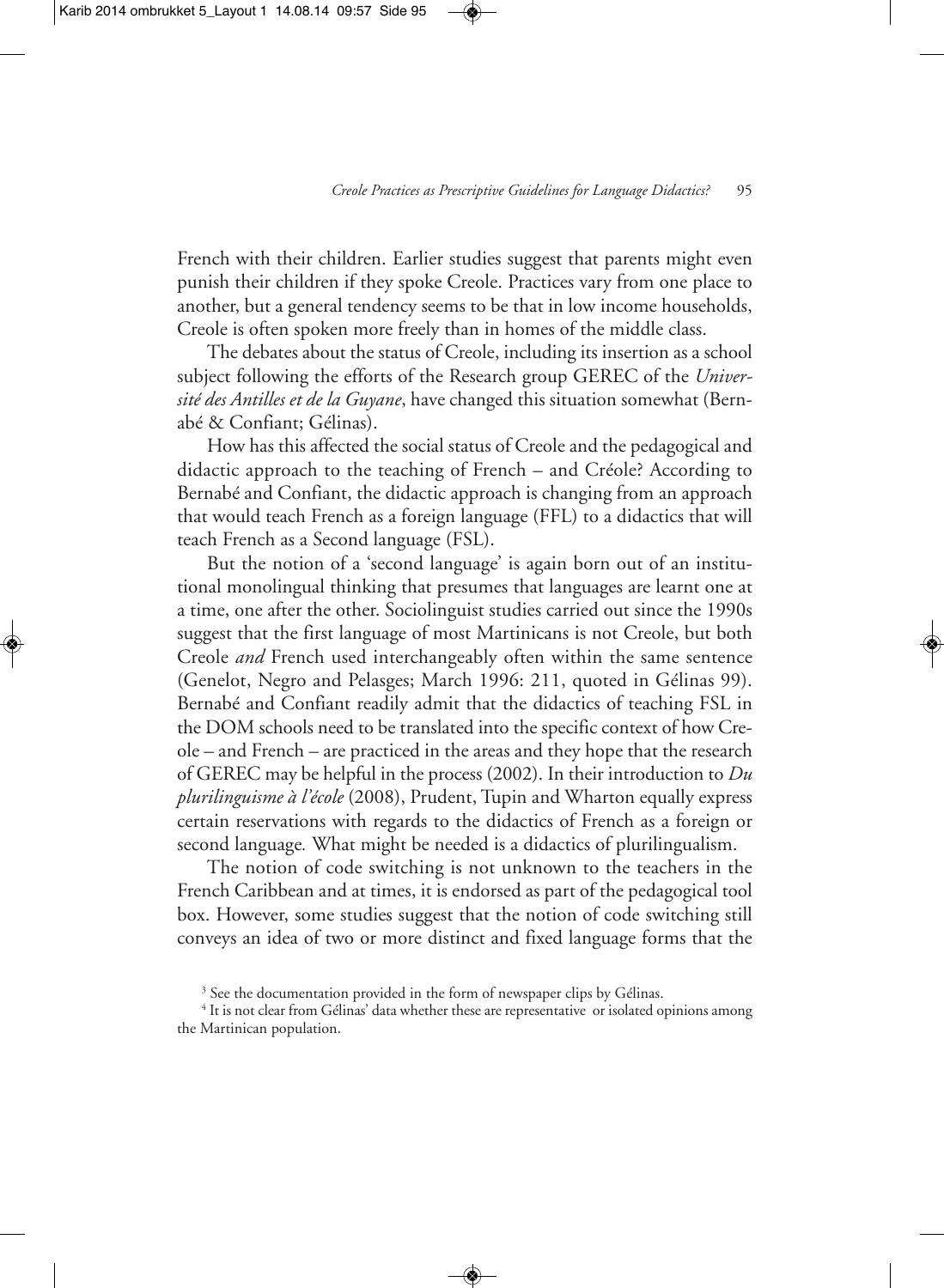children ideally should master in their pure and flawless forms separately or interchanging.

As an example, the study carried out by Genelot, Negro and Pelasges raises questions about how to measure linguistic competence when two languages are simultaneously activated. When scholars and teachers use a methodological framework that depends on a clear distinction between what is French and what is Creole on the one hand, and on the other, will translate the blending of linguistic structures from one language into another as a "lack of bilingual competence", the creative character of Creole as a dynamic non-fixed and social practice as suggested in Glissant's archipelagic thought is not included.

The studies by Anciaux seem to propose a methodology that may help to propose a different didactics. His account of how teachers in Guadeloupe and Haiti use French and Creole in class show that teachers will use Creole with the purpose of reaching all the "mental representations of the children's repertoire". His account also reveals interesting data of how Creole is more often used when teachers are only speaking to one or few students or to students from rural or low income households, thus confirming the pattern suggested in other studies. Unfortunately, we cannot tell how many of the teachers are Metropolitan or local. Finally, conversations in Creole carried out by both teachers and students are – in their own opinion – often used to express emotions and to facilitate motoric exercises and learning (38-39).

In Haiti Creole is used much more in the schools (80%) (average numbers for all conversations, including conversations between students) than in Guadeloupe (20%). This may be explained by looking into the language competences of the teachers but also by considering the historical differences, Haiti being the first slave plantation colony that managed to free itself from colonial rule in 1804. Anciaux himself points to the fact that the majority of the Haitian population only speaks Creole. Anciaux's data also show that, at an average level, the students in both areas will speak to their teacher in French more often than what the teacher does when addressing them. This suggests that the social disciplining which encourages preference of French is at work in both Haiti and Guadeloupe. In Haiti, teachers will speak in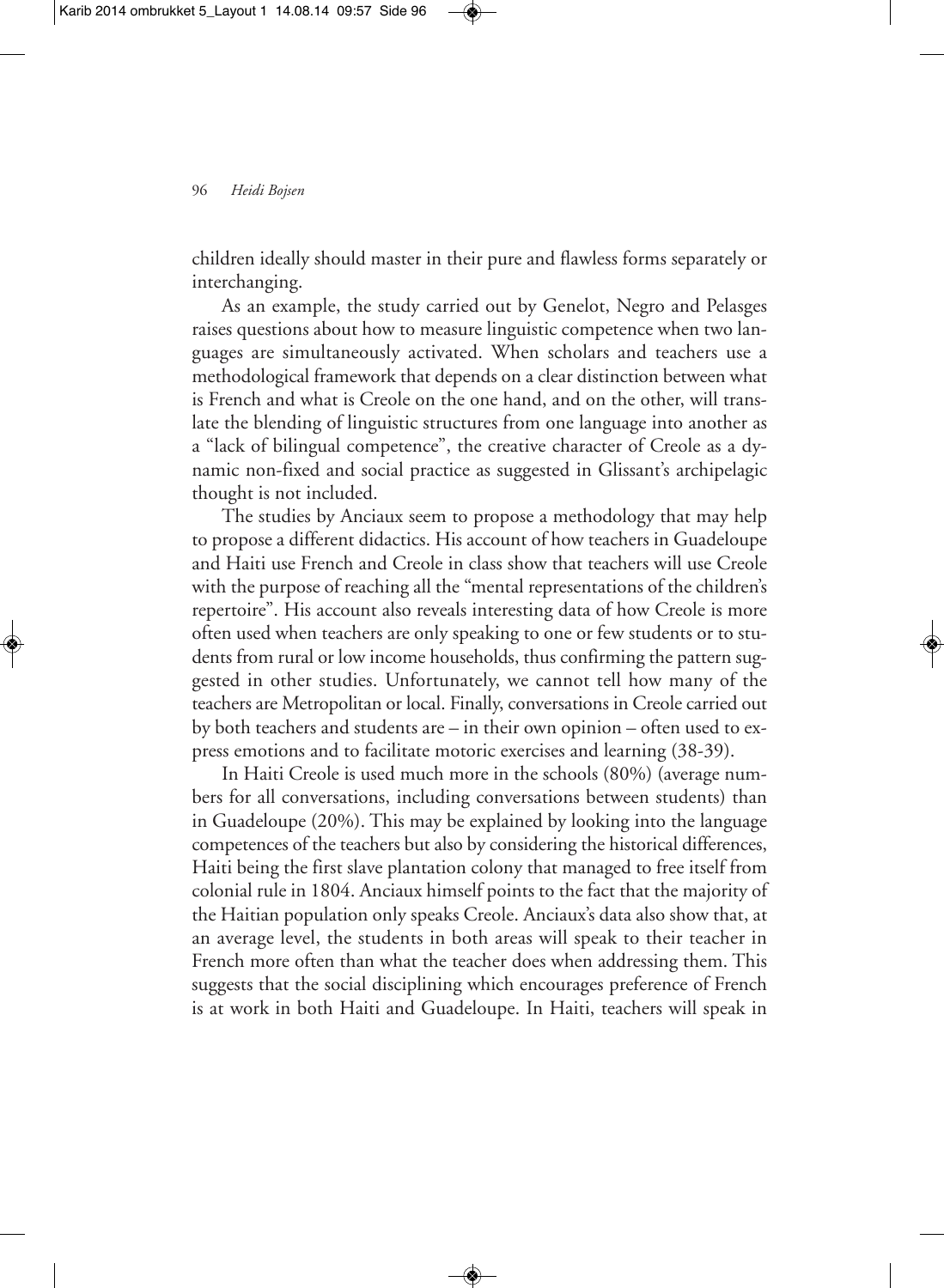French in only 10% of their speech acts, yet the students respond in French in 30%. For conversations between students, the number is 20%. In Guadeloupe, the teachers will speak French in 80% of the conversations, the students responding in French 90% of the time while speaking French in 70% of the conversations between themselves (32).

Anciaux endorses the use of code switching in the classroom. His study has documented that intraphrastic code switching happens more frequently in Guadeloupe than in Haiti. The teachers state that they may use a creolized French rather than a proper Creole in order to meet the students where he / she is and bring him / her into French. Anciaux comments that…

Cette pratique, qui sur le plan pédagogique peut s'expliquer et se justifier, ne permet pas une séparation du français et du créole dans l'expression. Autrement dit, plusieurs interlectes, tels que le français créolisé ou le créole francisé, apparaissent entre ces deux langues. Les enfants ne distinguent pas les frontières entre chaque langue et ne savent plus si un mot est français, créole ou les deux. (36)

It is Lambert-Félix Prudent who has coined the notion of 'interlecte', a metaconcept that denotes the dynamic evolution and interchange between Creole and French including all the variations between the two more or less established language forms (Prudent, « Diglossie et interlecte »). This notion is now widely accepted and used among sociolinguists working on Martinican data (Romani; Véronique, "Émergence des langues creoles" & "Créolisations et créoles" among many others).

### *2.3. Plurilingualism and didactics*

My presentation of Anciaux's study has in some ways anticipated a presentation of the didactic field in which Glissant's thought inscribes itself when it comes to teaching languages in the school system. Therefore I shall now merely draw attention to ideas from the European continent that may also affect and complement Caribbean experiences and practices.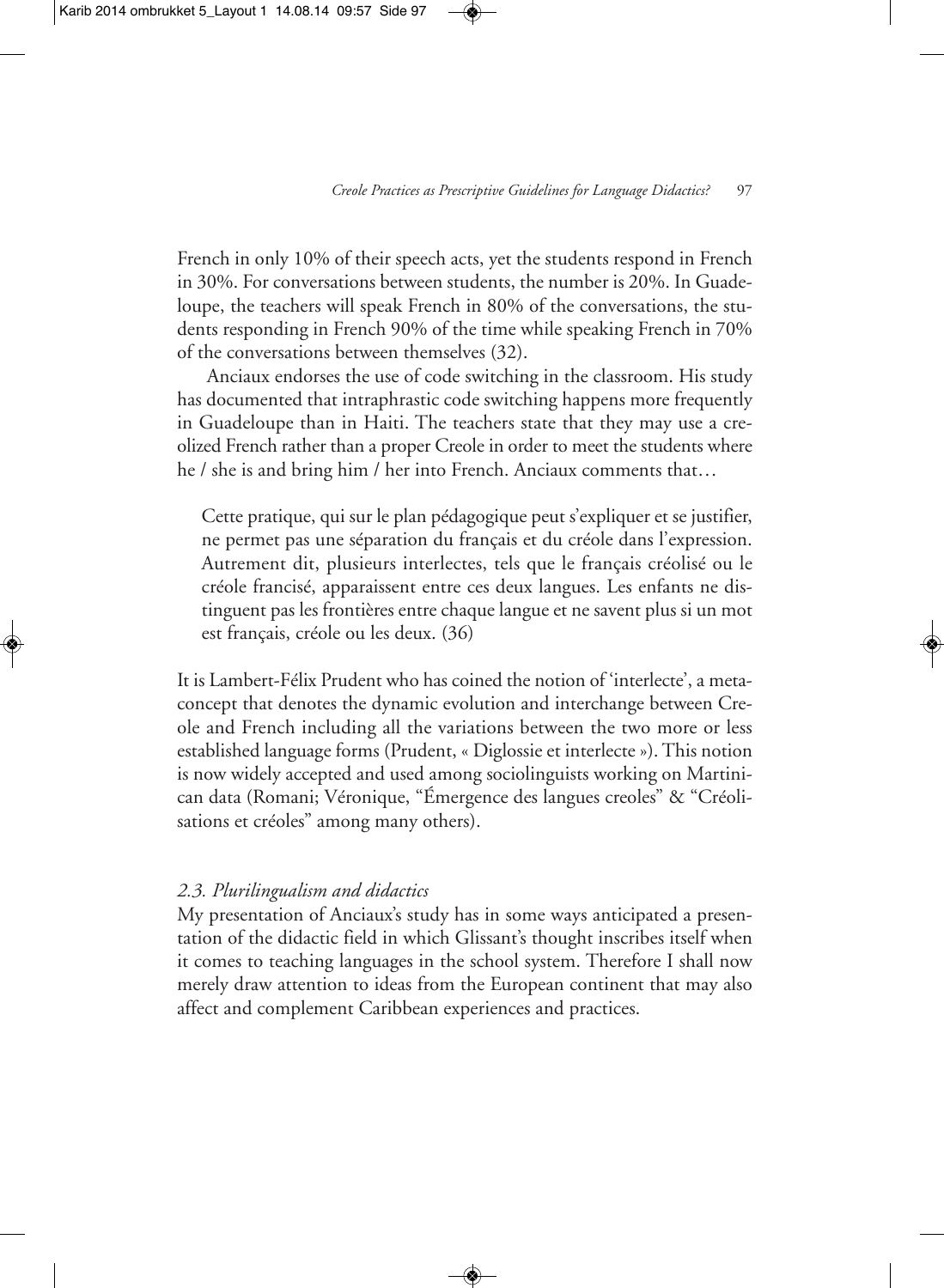For Castelotti and Candelier the notion of didactics refers to all practices that seek to favor learning. They propose that we understand plurilingual didactics as embracing both comparative and transversal approaches. As an example, the formulation and organization of curricula, the learning processes itself, the naming of competences that are sought to be enhanced, the planned activities for the students and the available materials are all constituents of a given didactics (Candelier & Castelotti, 180-182): "Le tout devant s'effectuer, selon nous, en fonction des caractéristiques particulières des contextes sociolinguistiques considérés" (180).

But sociolinguistic contexts are vast and complex. When you choose to take some aspects into consideration in your didactic approach, you are also making a sociopolitical choice. When the two authors recommend that plurilingual didactics should encourage students to draw on all their linguistic knowledge, in any language as part of the learning process (182), it has sociopolitical implications.The ideal of speaking like an imagined native speaker is abandoned.

Castelotti and Candelier underline the importance of the Common European Framework of Reference, a transnational and plurilingual research project, started by the European Commission in the 1990s. The project amounted to a set of recommendations for teaching that would enhance "Plurilingual and pluricultural competences". <sup>5</sup> Their 2001 publication from the European Council endorsed a definition proposed by Coste, Moore and Zarate in 1997. In this definition, the desired competences denote the ability to interact culturally and verbally in different languages, at different levels and to different degrees, the ability to get the most out of one's own cultural and linguistic experience and "capital": "L'option majeure est de considérer qu'il n'y a pas là superposition ou juxtaposition de compétences toujours distinctes, mais bien existence d'une compétence plurielle, complexe, voire composite et hétérogène, qui inclut des compétences singulières,

<sup>&</sup>lt;sup>5</sup> For a recent account of this project, its effect and perspectives, see M. Byram & L. Parmenter (eds.) *The Common European Framework of Reference.The Globalisation of Language Education Policy*. Bristol: Multilingual Matters, 2012.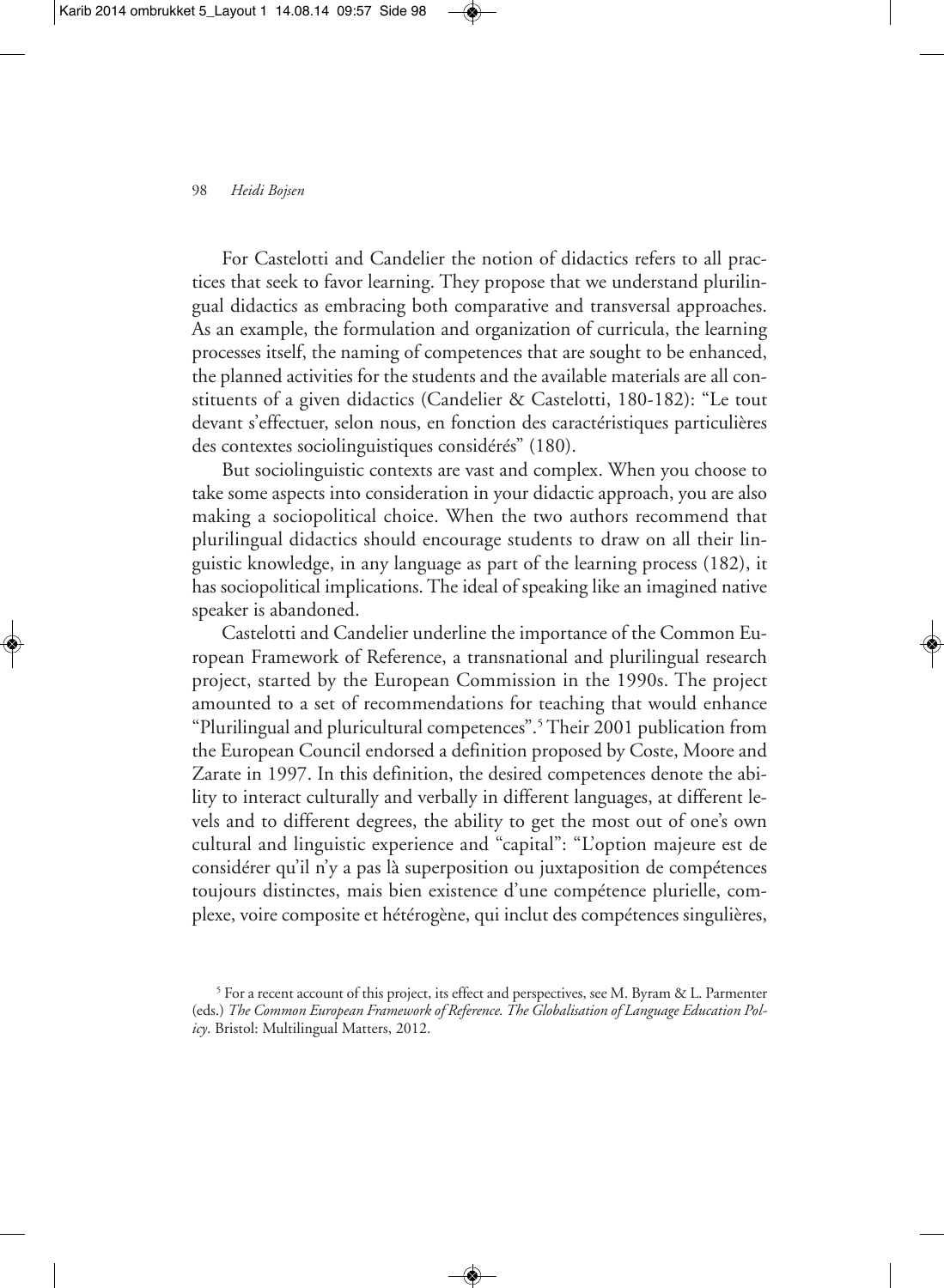voire partielles, mais qui est une en tant que répertoire disponible pour l'acteur social concerné" (quoted in Candelier & Castelotti, 189).

It appears that this understanding of plurilingualism could be seen as complementary to the creolisation processes described by Glissant and Prudent.

Yet, as noted by Candelier and Castelotti, the formulation of competence is now very individualized. It situates each individual in relation to an implicit sociolinguistic context which is the European Union and its language policy of plurilinguism. This policy will also affect practices and debates in the French Caribbean as Martinique, Guadeloupe and Guyana are part of the European Union.

Yet there are no tools that describe a didactics that will deal with forced poetics or self-denigrating understandings of one's language practices as those detected in the Francophone Caribbean.

# **3. Concluding remarks: Glissant's contribution to sociolinguist research and didactics of plurilinguism**

As I tried to show in the first section of this paper, Glissant's essays contain both a descriptive dimension and a prescriptive dimension in which he tries to formulate alternative ways to think and perform social and cultural identity in relation to different language practices in the Caribbean. His contribution to sociolinguistics and didactics of plurilingualism can be identified as:

• A plea for archipelagic thought in which social and cultural identities and language practices in the Caribbean are interconnected with those of the Americas. They are marked by the histories of slave economy and are thus conveying values and experiences of relating that cut across time and space. They sustain processes of remembering or deal with loss of memory, strategies of resistance and detours, local positionings while remaining open for contacts with other localities.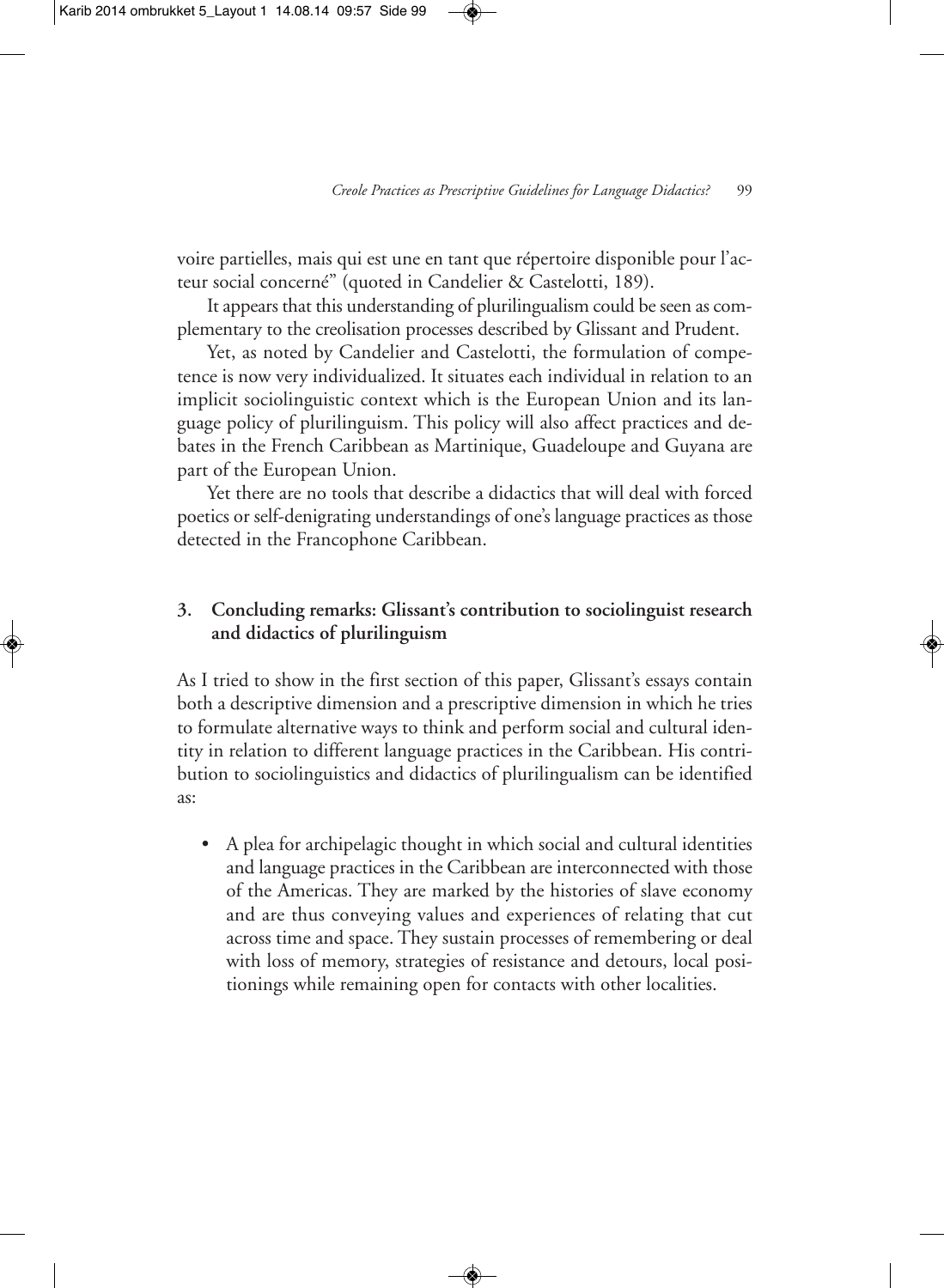- A plea for plurilingualism understood not only as the acceptance of a multiplicity of language forms, but also as of a plurality of dynamic and experimental language practices.This means that instead of teaching and assessing language practice in relation to formal language standards and codes, Glissant's didactics will encourage knowledge and competence in handling and renewing the repertoire of all the language forms available in the class room in relation to specific relevant situations in a given social context. The practices of French and Creole are understood both as variations and as normative constructs that are intertwined with historical and contemporary contexts of identity formation and social politics. Such awareness could serve as a means to confront patterns of self-destructive and self-negating thinking.
- A plea for an acceptance of language practices as phenomena of translation, not only between language forms but also between different dynamic forms of *langage*. In relation to this: an acceptance of the right to opacity and an acknowledgement that there will be elements in the collective production of meaning, which are not transparent to everyone involved.

These three overall contributions complement those parts of sociolinguist studies that I have presented above. In addition, they also give some explanation to why language practice occurs in the way described by Prudent below. Finally I mean to suggest that Glissant's thought may help us to conceive a language didactics in the Caribbean in a way that will give a name to and explore the practices of a "forced poetics" that are implicit in the following observation by Prudent:

Ce qui me passionne (un aspect riche de la sociogenèse), c'est l'idée que des gens qui n'auraient a priori que des raisons de parler « bien », de se conformer aux lois du code, se mettent ensemble à construire une parole ni créole ni française, mieux encore à la fois créole et française. Comme si français et créole ne suffisaient pas à leur expression et qu'ils avaient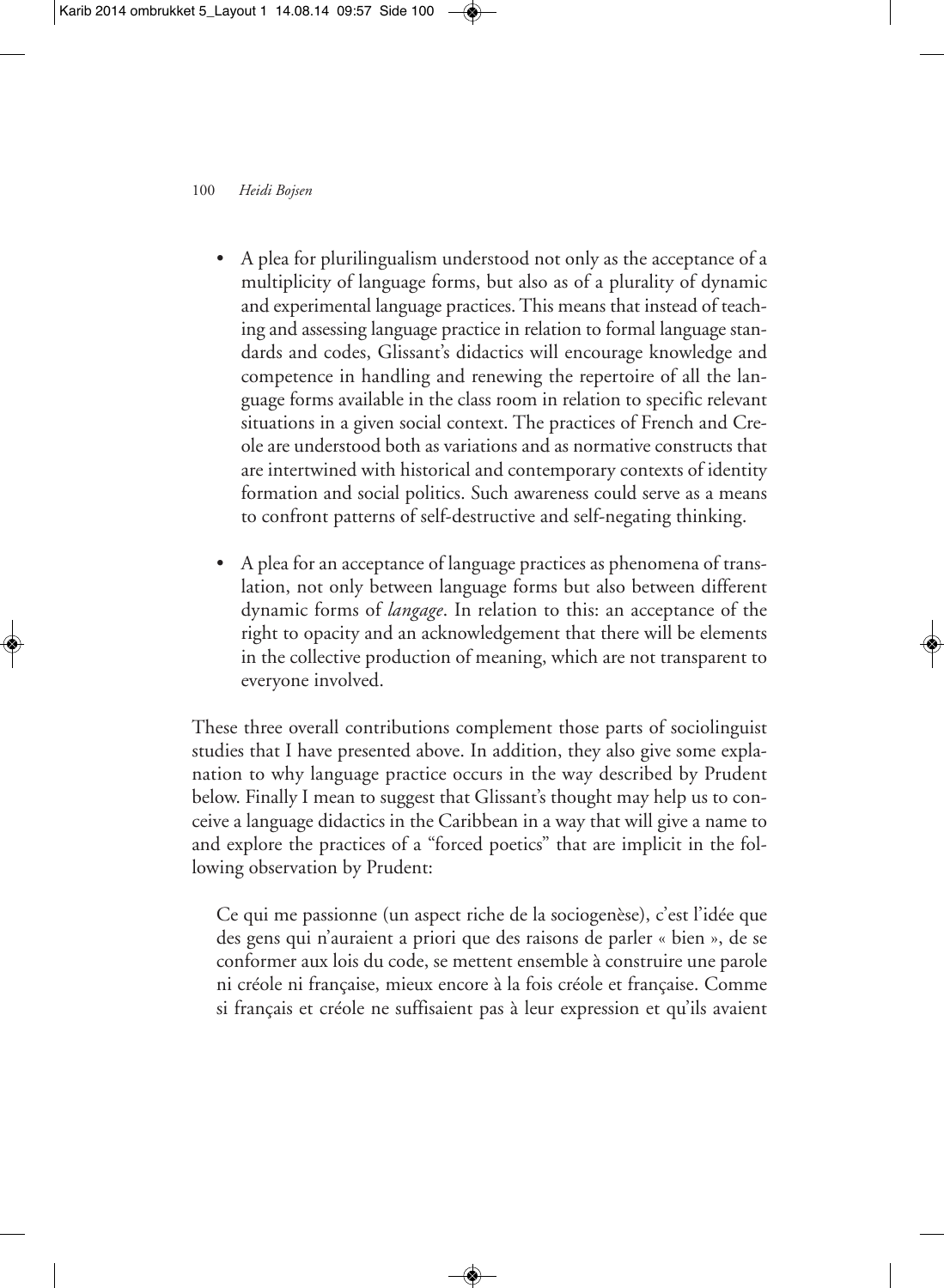besoin d'en rajouter avec un parler mixte et irrégulier (Prudent, « Réponse au texte »).

The effort to teach Creole and establish the language in school curriculum is most certainly an attempt to counter the self-destructive and self-negating part of creole language strategies. The question is whether it does not merely install a new standardized language which the population will feel compelled to deviate from or that they will not relate to because oral practice will be more dynamic than written standardization allows for (Gélinas). How may we move beyond qualification of language practice as "mixte et irrégulier" in a context where the occurrences that call forth such qualifications are the norm, a useful norm, and not an exception?

Didactics does not merely touch upon what is to be taught, thus sustaining an authoritarian position of transferring canonized knowledge. It is even more so a reflection about learning. Kullberg's observation that even if Glissant appears to want to "repossess the area [the Caribbean] linguistically", the endless number of ways to name the spatial concepts keeps the referent unstable (Kullberg, 188-189) can be seen as an example of such a didactic: His writing opens up questions about how language practice will name space and locality, yet he dictates no rigorous answer and definition as they must be invented and experienced locally and dynamically, related yet heterogeneously by the people concerned. The question of whether a language practice is 'mixed' or not becomes irrelevant, what matters is where it makes sense, what sense, to whom and with which "poetic intention".

This leads me to add another and perhaps more general contribution by Glissant and that is the importance of the subjectivity process as part of language acquisition (Kramsch).

Glissant's description of the different practices of Creole and their connection with the speakers' understanding of Self and Other reminds us that it is not enough to consider subjectivity at an individual level, we must also consider how particular exercises of power and processes of silencing may impose passiveness or revolt. In fact, such exercises and processes may be the result of language policies and language didactics that will stigmatize the lan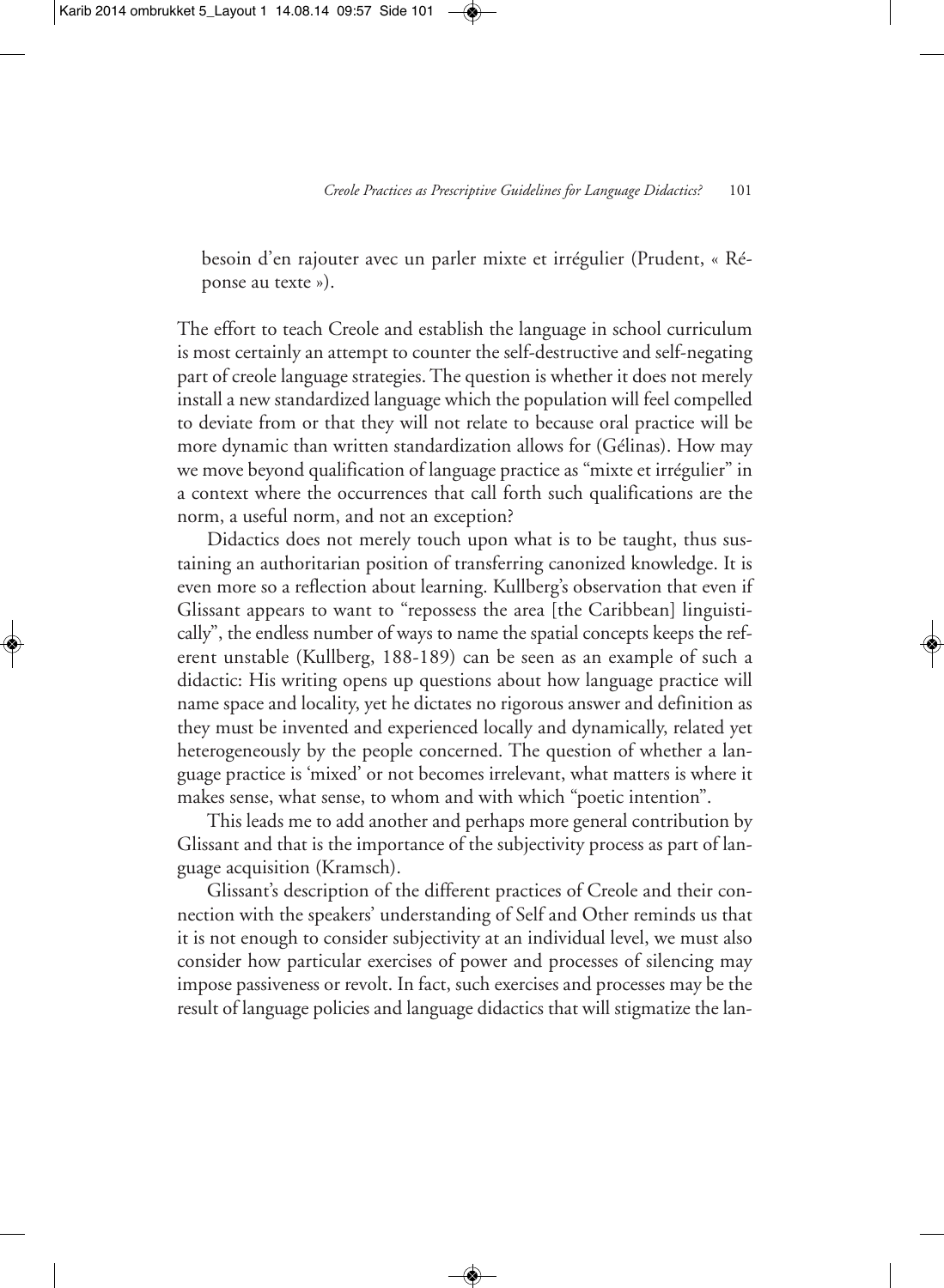guage practices of children who fall outside of those language and *langage* variations that are considered prestigious and desirable in the particular society.

The distinction between language form, (the material constituents of the *énoncé*, be they oral or written, significant pauses or bodily signifiers) and the *langage* (the certain practice, socially and individually constituted) may be very useful. It may help students to conceive their own possibility (and responsibility) to create different *langages* by using the constituents of the language forms available to them.

Glissant's work reminds us about the fact that we as language learners will react differently to a group of *énoncés* and a given learning situation depending on our *langages*. Furthermore, the exemplary expressions of the target language form, written or oral, will be marked by various *langages* as well, emanating from the institution of the teaching, the nature of the text and the teacher's personal and professional *langages*. I have mentioned how the French Caribbean schooling system is affected by decisions and debates that are taking place in Europe. As a consequence, it is obvious that we ask ourselves whether we may also learn and borrow ideas from the Caribbean into European contexts and the complexities of language hierarchies on the continent.

The need to be able to interact in multilingual contexts and to understand how the global interferes with local practices is something that most learners and teachers of language practices can relate to. It supports the tendency in research of FLA didactics to break with the conception of language as a practice to be connected with a national territory and the culture (often named in the singular) ascribed to it (Kramsch; Risager).

Let me end on a suggestive prescriptive note: the language and cultural practices are evolving so fast that it may make more sense to teach young generations to maneuver in this "magma of possibilities", to make them able to identify and participate actively and consciously in the processes through which different kinds of language practice are influencing each other rather than only assessing their competences in an imagined formalized standard language practice.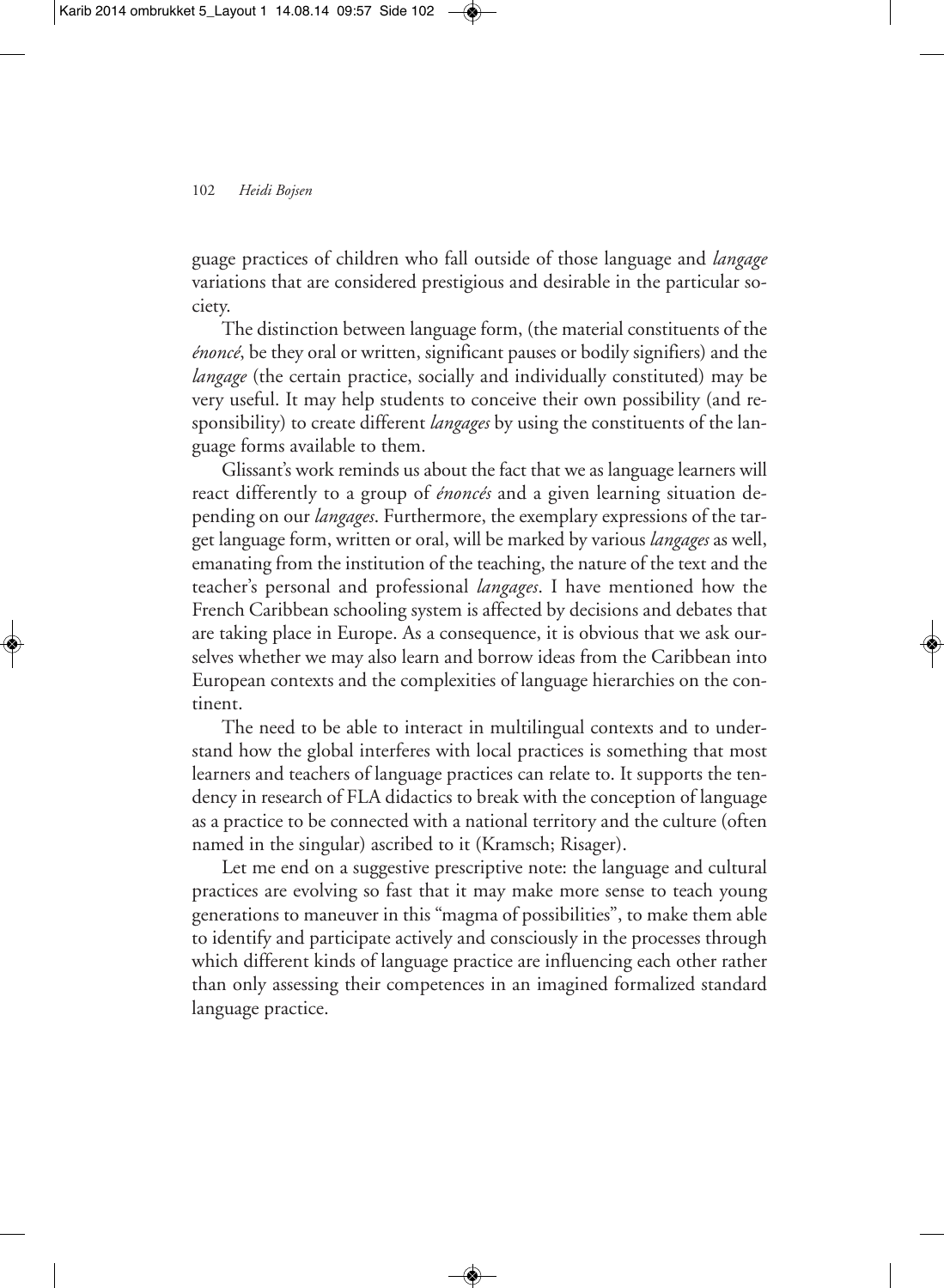## **Bibliography**

- Anciaux, Frédéric. "Alternance codique français-créole en EPS dans la Caraïbe ». *Former les enseignants du XXIème siècle dans toute la francophonie*. Ed. R.-Ph. Garry *et al*. Clermont-Ferrand: AUF & Presses Universitaires Blaise Pascal, Université de Clermont 2, France, 2008. 29-41.
- Bernabé Jean and Raphaël Confiant « Le CAPES de créole : stratégies et enjeux » *Hermes*, *HERMÈS*, 32-33, (2002): 211-223.
- Bojsen, Heidi. "La géographie de l'errance: à la recherche de l'intention poétique de la géographie politique » *Autour d'Édouard Glissant. Lectures, épreuves, extensions d'une poétique de la Relation*. Ed. S. Kassab-Charfi and S. Zlitni-Fitouri (in coll. with Loïc Céry). Pessac : Presses universitaires de Bordeaux, 2008. 31-48.
- Britton, Celia. "Globalization and Political Action in the Work of Edouard Glissant" *Small Axe*, 30, Vol. 13, N. 3, November, (2009):1-11.
- Candelier, Michel and Véronique Castelotti. « Didactique(s) du (des) plurilinguisme(s) » *Sociolinguistique du contact. Dictionnaire des termes et concepts*. Ed. Simonin & Wharton. Lyons: ENS Éditions, 2013.179-221. Chaudenson, Robert. *Les créoles*. Paris: PUF, 1995.
- Dash, Michael J. *Édouard Glissant*. Cambridge : Cambridge University Press, 1995.
- Forsdick, Charles. "Late Glissant: History, "World Literature," and the Persistence of the Political" *Small Axe*, 33, vol. 14, N. 3, November, (2010): 121-134.
- Genelot, S, Negro, I. and D. Peslasges. "Compétences bilingues Francais / Creole chez des enfants de 5 ans en context Martiniquais". *Le créole en l'école : paroles nomades*. Ed. Sylvie Wharton. Paris / Réunion: L'Harmattan, 2006. 39- 63.
- Gélinas, Sophie. *Routes et tracées de l'identité: Analyse du discours martiniquais et réf1exions sur le parcours de l'identité collective*. Mémoire de maîtrise, Sciences politique. Montréal : La Bibliothèque de l'Université du Québec à Montréal, 2006.
- Glissant, Édouard, "Creolization in the Making of the Americas", *Caribbean*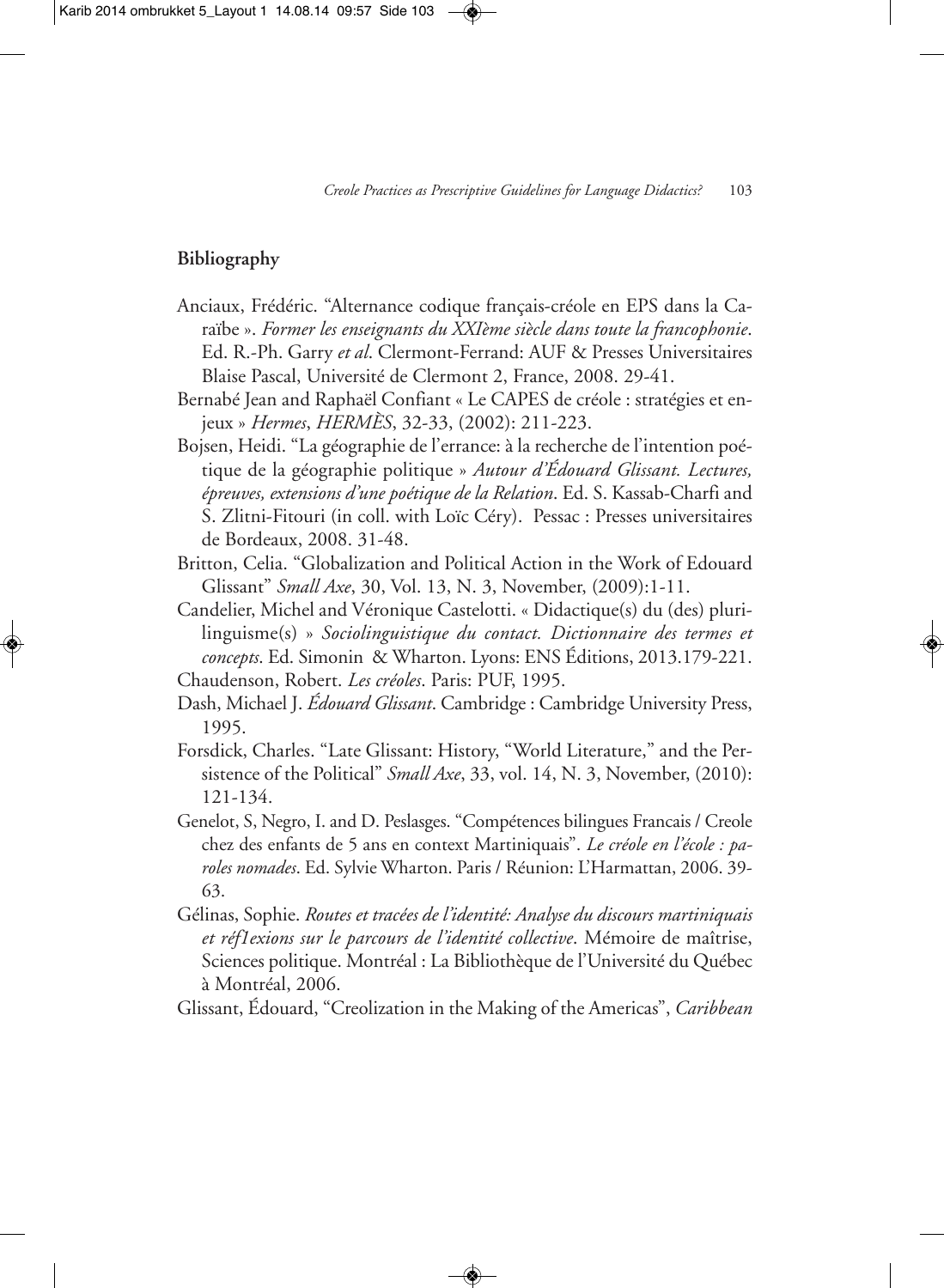*Quarterly*, Vol. 54, No. 1/2, The 60th Anniversary Edition: Literature and Ideas (March - June, 2008, [1995]): 81-89.

- –––. *Le Discours antillais*. Paris: Gallimard, 1996 [1981].
- –––. *Le Traité du Tout-Monde*. Paris: Gallimard,1996.
- –––. *Philosophie de la Relation*. Paris: Gallimard, 2009.
- Hazaël-Massieux, Guy. *Les creoles. Problèmes de genèse et de description*, Aixen-Provence : Publications de l'université de Provence, 1996.
- Kramsch, Claire. *The Multilimgual Subject. What Foreign Language Learners Say about their Experience and Why it Matters*. Oxford: Oxford University Press, 2009.
- Kullberg, Christina. « *Fouiller le paysage* : The Geo-Politics of Édouard Glissant » *Literature, Geography, Translation*. Ed. C. Alvestad, S. Helgesson & D. Watson. Newcastle: Cambridge Scholars Publishing, 2011.187-97.
- Kyheng, Rossitza. « Le langage : faculté, ou généralisation des langues ? Enquête saussurienne ». *Texto!*, March 2006, vol. XI, n°1. Web Aug 6, 2013 http://www.revuetexto.net/Saussure/Sur\_Saussure/Kyheng\_Langage.html
- Prudent, Lambert-Félix. « Diglossie et interlecte », *Langages*, 61 (1981): 13- 38.
- –––. « Réponse au texte de Didier de Robillard : Chaotique, éclectique, pragmatique… ». in Blanchet, de Robillard, (eds. in collaboration with Pierozak and Bothorel). « Langues, contacts, complexité. Perspectives théoriques en sociolinguistique »*. Cahiers de Sociolinguistique,* 8, (2003) : 233-243.
- Risager, Karen. *Language and culture pedagogy : from a national to a transnational paradigm*. Clevedon: Multilingual Matters, 2007.
- de Robillard, Didier. « Interlecte. Un outil ou un point de vue autre sur « la » linguistique et les langues ? Sémiotique ou herméneutique ? ». *Sociolinguistique du contact. Dictionnaire des termes et concepts*. Ed. Simonin & Wharton Lyons : ENS Éditions, 2013. 349-74.
- Romani, Jean-Paul. *L'interlecte martiniquais. Approches sociolinguistiques des rapports langue-idéologie dans une communauté antillaise*, doctoral thesis, Université de Rouen, 2000.